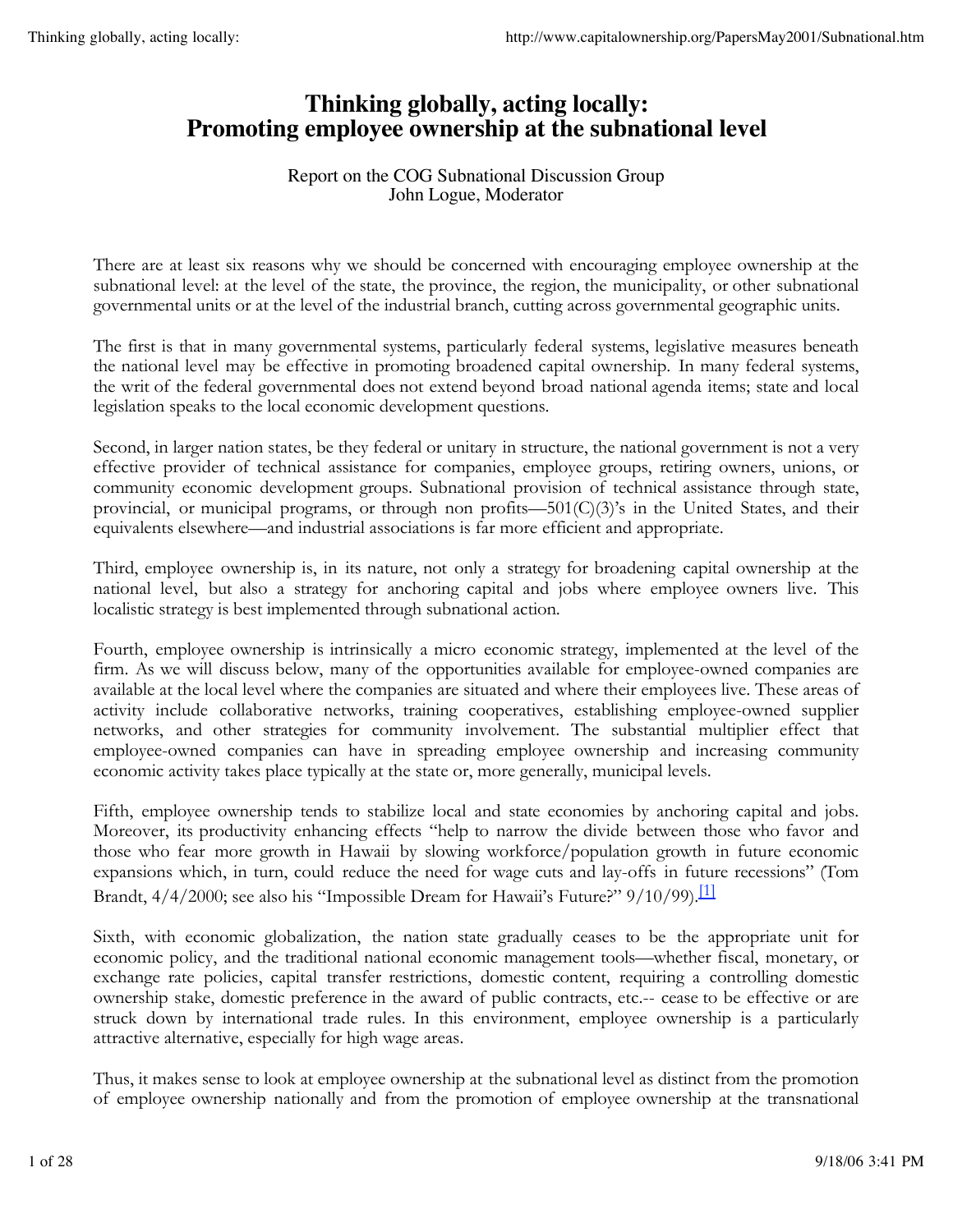level. These levels impact promotion of employee ownership at the regional and local levels but that state and local implementation is also distinct from national action.<sup>[2]</sup>

The goals of the COG subnational discussion group and of this paper have been to canvass existing subnational initiatives, to select best practices worthy of dissemination, and to propose innovations in order to promote the expansion of employee ownership through subnational initiatives by both governmental units and other organizations, including both non-profits and for-profits. Our overarching goal is to find mechanisms to expand the employee-owned sector that are within our scope of control.

We will look at what subnational actors—both public and private sector—can do to promote employee ownership through (1) stae legislation, (2) technical assistance, (3) local actions, (4) investment funds, (5) company networks, and (6) using the economic power of employee-owned firms within their communities.

Participants in the discussion appear to have sought to achieve two major goals with their proposals: (1) broadening ownership of productive assets through increasing the rate of formation of employee-owned firms, and (2) deepening existing (or future) employee ownership through encouraging greater employee participation.

This paper concludes by looking at issues and problems raised in the subnational discussion and by enumerating measures which can be taken by subnational actors to broaden ownership of productive assets.

# **1. Subnational public policy**

Subnational political units can act to encourage employee ownership within their jurisdictions. From the subnational discussion on the COG website and during COG's annual meeting, that seems to date to have been done primarily in the United States and Canada. There is, however, no particular reason why similar measures cannot be undertaken in other federal systems and in unitary political systems which give some latitude to subnational governmental bodies in economic development.

Employee ownership hit the state policy agenda in the United States shortly after Congress passed the Employee Retirement Income Security Act (ERISA) in 1974 which legitimized ESOPs as a pension plan. In all, twenty-eight states have passed some sort of legislation encouraging employee ownership. Such measures run the gamut from policy declarations to substantial financial commitments. They include:

- Policy declarations endorsing employee ownership
- Publicity for employee ownership including workshops, pamphlets, etc.
- Tax credits
- Exemption of Employee Stock Ownership Plans from state securities regulations
- Legal recognition of workers cooperatives
- Loan guarantees
- Earmarked loan funds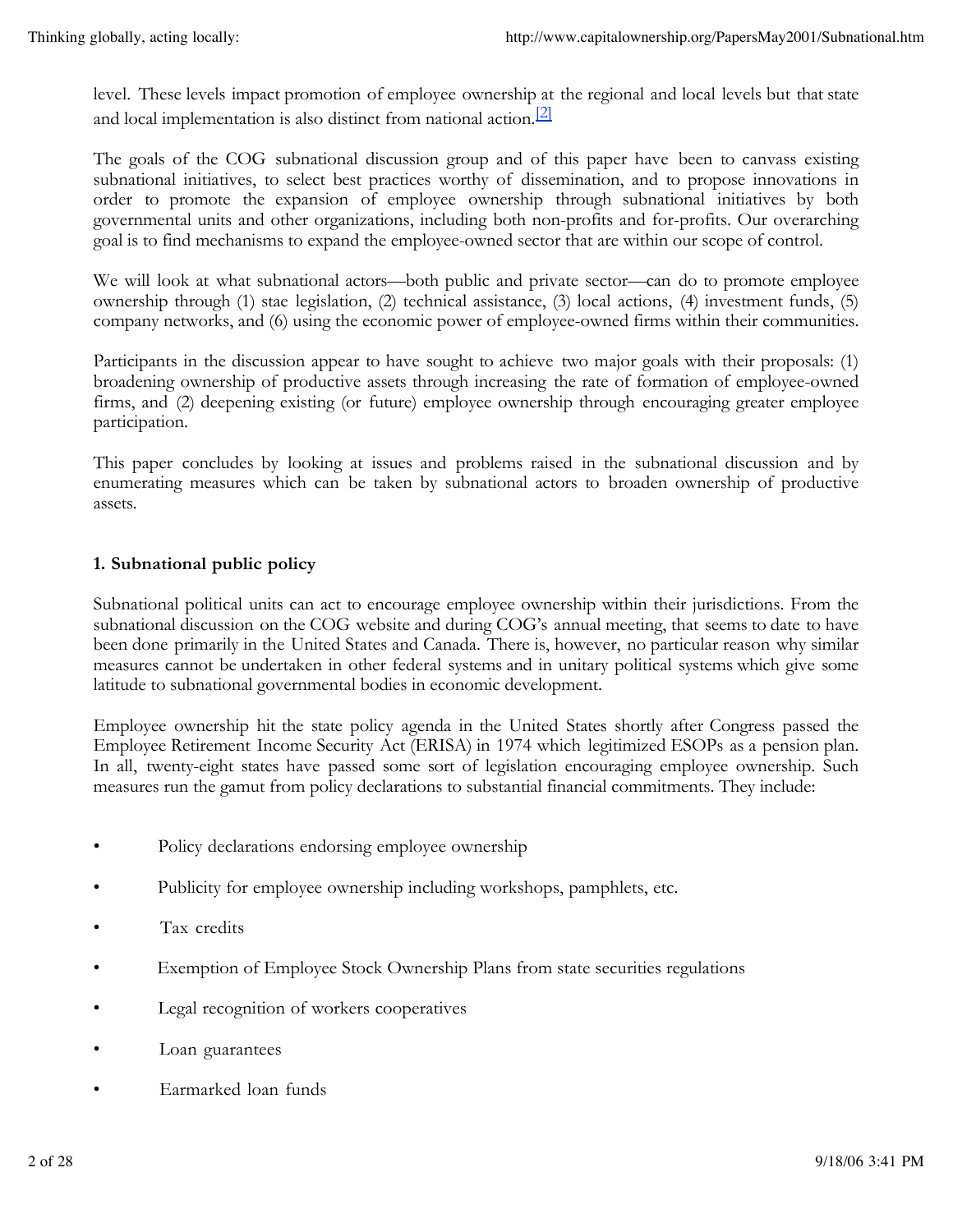- Interest rate subsidies
- Funding for or the direct provision of technical assistance
- State employee ownership offices or programs
- Use of employee ownership in privatization of state services

In the aftermath of ERISA, Minnesota and Michigan passed legislation supporting employee ownership in 1974. The big push for state legislation was between 1979 and the end of the 1980s as the one-two punch of the recession of 1979-80 and the overvalued dollar in the middle of the decade sent manufacturing into a long-term crisis. While no more than two or three percent of employee-owned companies have been set up to avert job loss, much of state legislation in this period focused on employee ownership as a defensive, job retention strategy. Between 1979 and 1990, twenty-three states passed legislation encouraging employee ownership in a variety of ways. These included all the states in the industrial heartland from Massachusetts and Connecticut through Illinois and Wisconsin as well as the Pacific Northwest. By contrast, state legislation in the 1990s focused primarily on employee ownership in privatization (Virginia 1995; North Carolina 1998).[3]

There is one notable exception. In 2000, Maine, which had passed new legislation driven by job retention interest in 1997, established a commission to undertake a comprehensive study of ownership patterns in the state. "The commission is charged with recommending to the next legislature the specific eligibility criteria for accessing grants from the feasibility fund and which agency or organization should manage the outreach program.... The commission is charged with documenting current patterns of ownership of Maine businesses, the characteristics of those businesses (size, number and quality of jobs), and the impacts of changes of ownership on the state and local economies, and civic and environmental accountability. One

area of particular interest is the patterns of small Maine‑owned growth companies, particularly technology firms, and their need for large infusions of capital as they grow: how many are bought out, do they continue to operate in Maine, does their growth take place in Maine? The commission will also look at policy options for broadening ownership through employee, consumer and community forms of ownership in firms operating in the state." (Carla Dickstein, 4/4/2000; see also her discussion of 4/5/2000 and 4/7/2000 and "LR: 3751: An Act To Broaden Business Ownership in Maine" in the COG library).

Maine's interest in keeping a high tech growth sector in local hands is similar to the perception in Manitoba that we will meet below in the discussion of the Crocus Fund.

Other initiatives proposed in the COG subnational discussion include:

- States could provide tax credits to companies for setting up more participatory ESOPs with caps based on a sliding scale varying with the percentage employee-owned (COG meeting, April 14-15, 2000).
- Unemployment contributions could be cut for employee-owned firms (COG meeting, April 14-15, 2000).
- Local governments could issue local currencies to finance expanding employee ownership locally (Shann Turnbull 8/6/2000).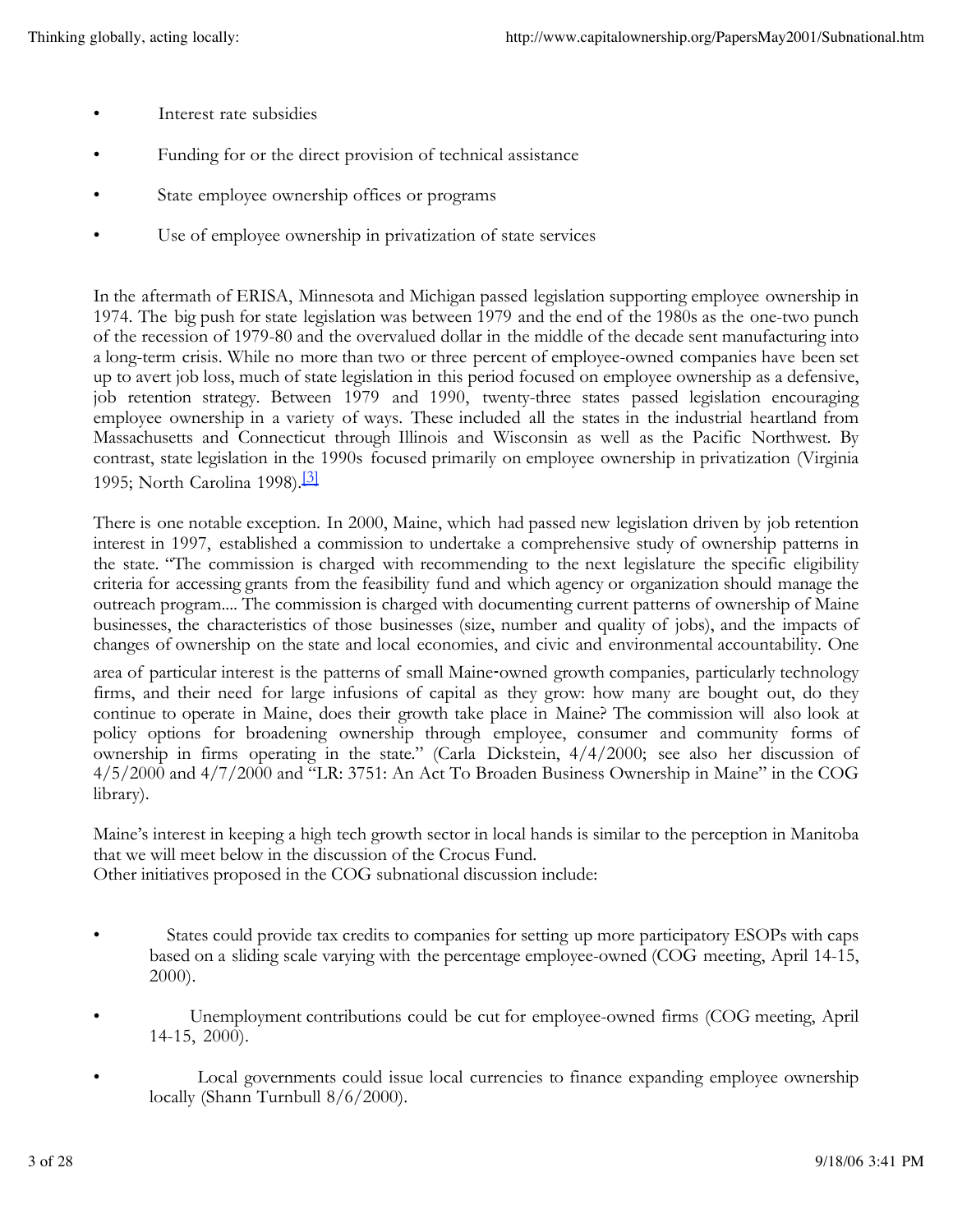- States can encourage electrical consumer co-ops in electricity deregulation (COG meeting, April 14-15, 2000).
- States can enact legislation giving employees the right to purchase facilities being shut by companies abandoning that line of business, or, more aggressively, to give employees right of first refusal on plants being put up for sale.

#### Preferential bidding arrangements for government contracts

We have a variety of set asides in government contracting varying from state to state. These include set asides based on ownership by minorities and women. Why not set asides or preferences for employee-owned firms?

Carla Dickstein (email to Deb Olson, 4/18/2000) notes that both the French and Italian governments provided preferences to cooperatives in bidding on government contracts.

#### State and local privatization

With the hegemony of neo-liberal ideology reaching the local level in the 1990s, subnational governmental units joined nation states in divesting themselves of ownership of public utilities and services, from hospitals through water works. Since privatization is handled in a separate paper, suffice it to say here that subnational privatization of municipal and state enterprises has represented a major missed opportunity to broaden ownership in the West. In general privatization has occurred through sale of locally owned public enterprises to conventionally owned corporations, not to employees, with revenues flowing into general coffers for current spending, rather than into trusts or other funds which provide a lasting benefit for citizens.

In effect, the public sector has liquidated long-term assets to finance current consumption. While this procedure has been justified by the unsubstantiated ideological assumption that private markets are always superior to public provision of goods and services, in fact much of the political motivation for local privatization has been covering revenue shortfalls or paying for tax cuts, usually for the well to do, quickly consuming the value of public assets. At least in the United States, this has been "free" funding for the governmental unit, because public sector accounting practices do not provide balance sheets to citizens charting asset liquidations.

Given the fact that these assets were typically built through public effort, achieving some public purpose (beyond raising funds) would seem desirable. The Virginia and North Carolina legislation consider sale to employees as a means of privatization. Russian and Eastern European privatization at the local level on occasion has also given preference to employees, as did Mrs. Thatcher's privatization of bus lines (carried out in the unitary United Kingdom through national governmental action).

As is clear from Dan Bell's report on the discussion group on employee ownership in privatization, one primary motivation for an employee share has been getting public employee unions' acquiescence in privatization. However, one can conceive of a privatization policy designed to create lasting employee ownership of privatized assets.

Another interesting idea is to create partial employee ownership of some or most public enterprises by simply paying employees a small capital wage in stock, underpinning what otherwise would be purely theoretical ownership rights with dividends—when the enterprise was profitable.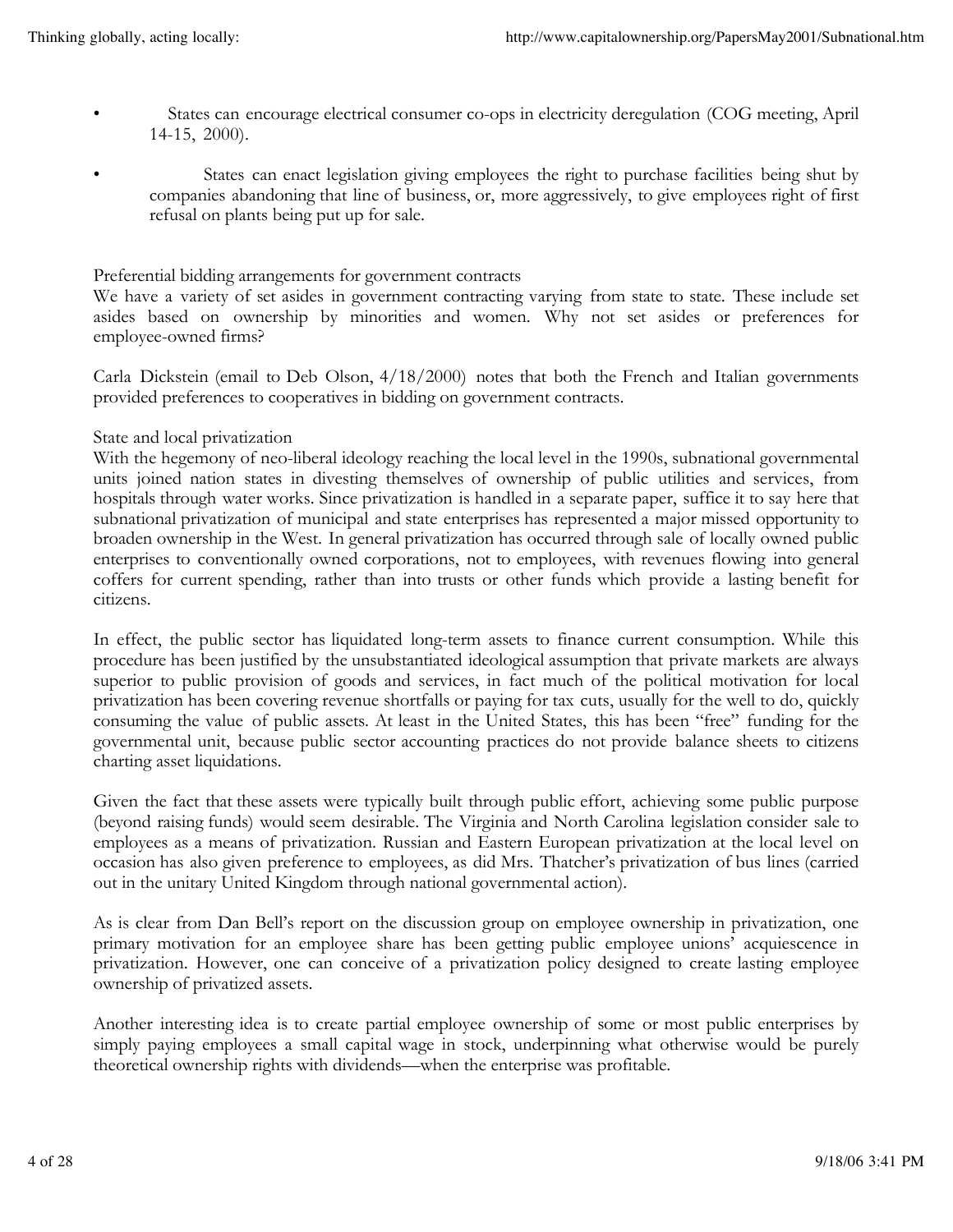Distribution of subnational public ownership rights to citizens

The Alaska Permanent Fund constitutes a unique case in the United States of using public ownership rights of subsoil resources (in this case, oil) to convey quasi ownership rights to citizens. Since 1982, a portion of state oil royalties have been distributed to every man, woman, and child resident in Alaska for all of the previous year. Every resident who qualifies gets an equal share. These rights are not tradeable (i.e., cannot be sold), cannot be inherited, and cannot be taken with you if you move out of Alaska. In effect, Alaska treats its residents as beneficial owners of royalty rights. In 2000, dividend checks from the Permanent Fund were almost \$2000 for each of the state's 585,000 qualifying residents. The state retains the formal ownership right but chooses to pass-through the economic benefit to its citizens.<sup>[4]</sup>

It is not difficult to imagine a similar treatment for other profitable public ownership rights at the state or local levels when those streams of income are sufficient to be divided. Public income from royalties, easement and concession income, fees for private use of public property, and the like are often consigned to general revenues and not as jealously protected as they might be if citizens derived a more direct benefit from public ownership. Of course, most of these public ownership income rights are already committed to other worthy public ends, especially public education as is the case for Texas oil royalties and for most state lottery profits.

Is there any reason why profitable, publicly owned electrical utilities, parking garages, etc., could not pay dividends to citizens?

Thinking more broadly, what Alaska has done is to conceive of ownership as a bundle of rights. The right of ownership itself remains in the hands of the state, but the right to dividends on that ownership is accorded to citizens.

# **2. Providing technical assistance**

One promising mechanism for encouraging employee ownership at the subnational level is the establishment of organizations which provide information, technical assistance, training, and the like for employees seeking to purchase companies or to establish cooperatives. This can be done by governmental units (as has been done in several American states), by not-for-profits organizations (again there are several American examples), by unions, by labor-sponsored investment funds, or, conceivably, by for-profit groups.

State employee ownership programs

During the latter part of the 1980s and early 1990s, seven state employee ownership programs (Hawaii, Massachusetts, Michigan, New York, Ohio, Oregon, and Washington) were established. A quasi-state entity—the Steel Valley Authority—provides similar services on a regional basis in Southwest Pennsylvania. More than anything else, these programs focused on outreach and assistance to union locals in plants facing shutdown and to retiring owners who might be interested in selling their companies to their employees.

A study of three of these programs—New York, Ohio, and Washington—in 1990-91 by the National Center for Employee Ownership found all of those studied to be efficacious in increasing the rates of ESOP formation in the states in question. $5$ 

Practically all we know about the impact of employee ownership at the state level is a consequence of studies done by those state programs (Michigan, Ohio, and Washington<sup>[6]</sup>) or supported by them.<sup>[7]</sup> In addition, a number of foreign scholars have reported on American state programs and their results.<sup>[8]</sup>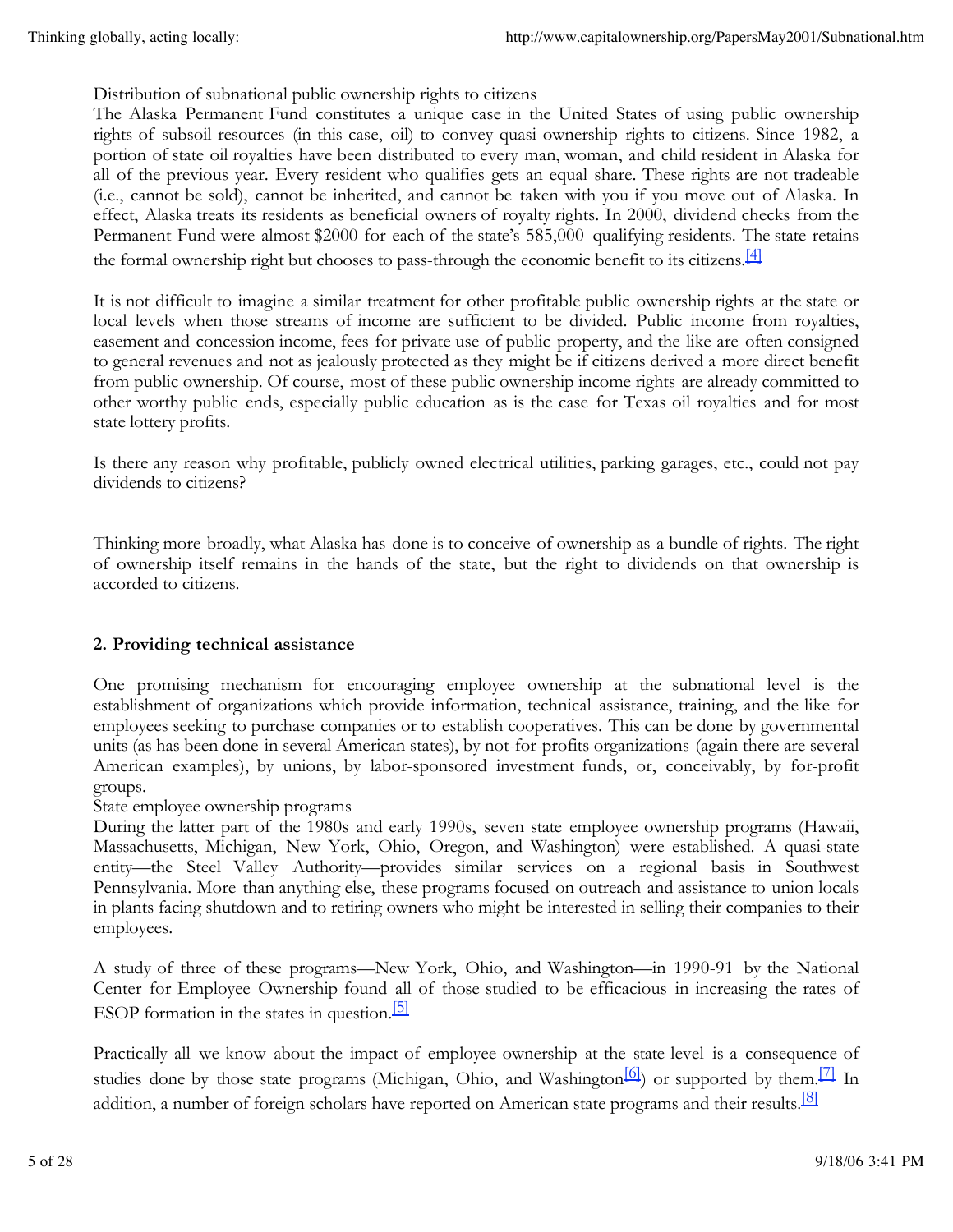Despite the apparent success of these programs, their political support ebbed with improved economic conditions in the 1990s and party transitions in a number of state governments. The consequence was the defunding of state employee ownership programs in Hawaii, Massachusetts, Michigan, New York, Oregon and Washington, although state personnel continued to provide support and technical assistance for employee ownership in Massachusetts, Michigan and Washington.

Why were clearly successful programs dismantled? They were largely anchored in state governments; only Ohio's and Oregon's were contracted out by those states to, respectively, a state university and a non-profit organization. This made them susceptible to the slings and arrows of state politics, especially because several state programs had clear partisan backing at the time of their establishment. Placement outside of state government was no panacea, however: while the Ohio program has continued to grow despite reductions in state support, loss of state funding terminated the Oregon program.

Jim Houck, who ran the Michigan program while it existed and who continues to promote employee ownership in that state reflected in the COG discussion that "why many of the earlier state programs have disappeared probably relates to changes in priority in succeeding administrations and the loss of an employee ownership champion either in state government, the legislature or in the Governor's office of these respective states. State programs are inevitably vulnerable and most have a somewhat limited life expectance. There is always the temptation to try something new and programs are constantly being scrapped, merged with others and replaced by the latest fad incentive."

"Employee ownership must compete with a lot of other program applications in government," says Houck. "It must constantly evolve its marketing appeal (attracting and retaining employees is a major concern to most all states in today's economy) and specific applications if it is to retain its support by state government officials" (Houck, 3/27/2000).

One aspect of state programs is particularly important to note: most got their bang for the buck by targeting retiring owners to encourage them to sell their businesses to their employees when there was no heir eager to continue the family business. For the seller, the employees constitute an often enthusiastic buyer that is willing to pay a market price for the company, rather than bottom fishing. For the employees, buying the company averts uncertainty and avoids the dubious aims of outside owners. Additionally, in the United States, special Federal tax incentives encourage the sale of closely held businesses to employees.<sup>[9]</sup>

A number of subnational programs have this focus. In the early 1990s, Hawaii's employee ownership program was funded to identify owners within 5 years of retirement and to let them know about the advantages of employee ownership (Tom Brandt 4/4/2000). The New York state program actively promoted employee ownership in retiring ownership situations by funding preliminary feasibility studies. The Ohio Employee Ownership Center, which always stressed outreach to retiring owners, has run a broader ownership and management succession planning program successfully since 1996 in the Cleveland area; between 1996 and spring 2001, 347 business owners from 276 area companies employing more than 25,000 participated in the program.<sup>[10]</sup> Massachusetts recently funded a state-wide succession planning program patterned on the Ohio model.

This retiring owner focus pays off in broadening ownership. A 1991 NCEO study of several state employee ownership programs found a startling impact on the rate of ESOP creation in closely held companies; in Ohio, for example, where the state program targeted small business, the rate of ESOP creation in closely held firms rose 45% faster than the national average.<sup>[11]</sup>

Have these state programs made a difference? The answer is overwhelmingly "yes!" The question is how best to maintain them. Michigan's Houck argues that it is "very important to have legislation which more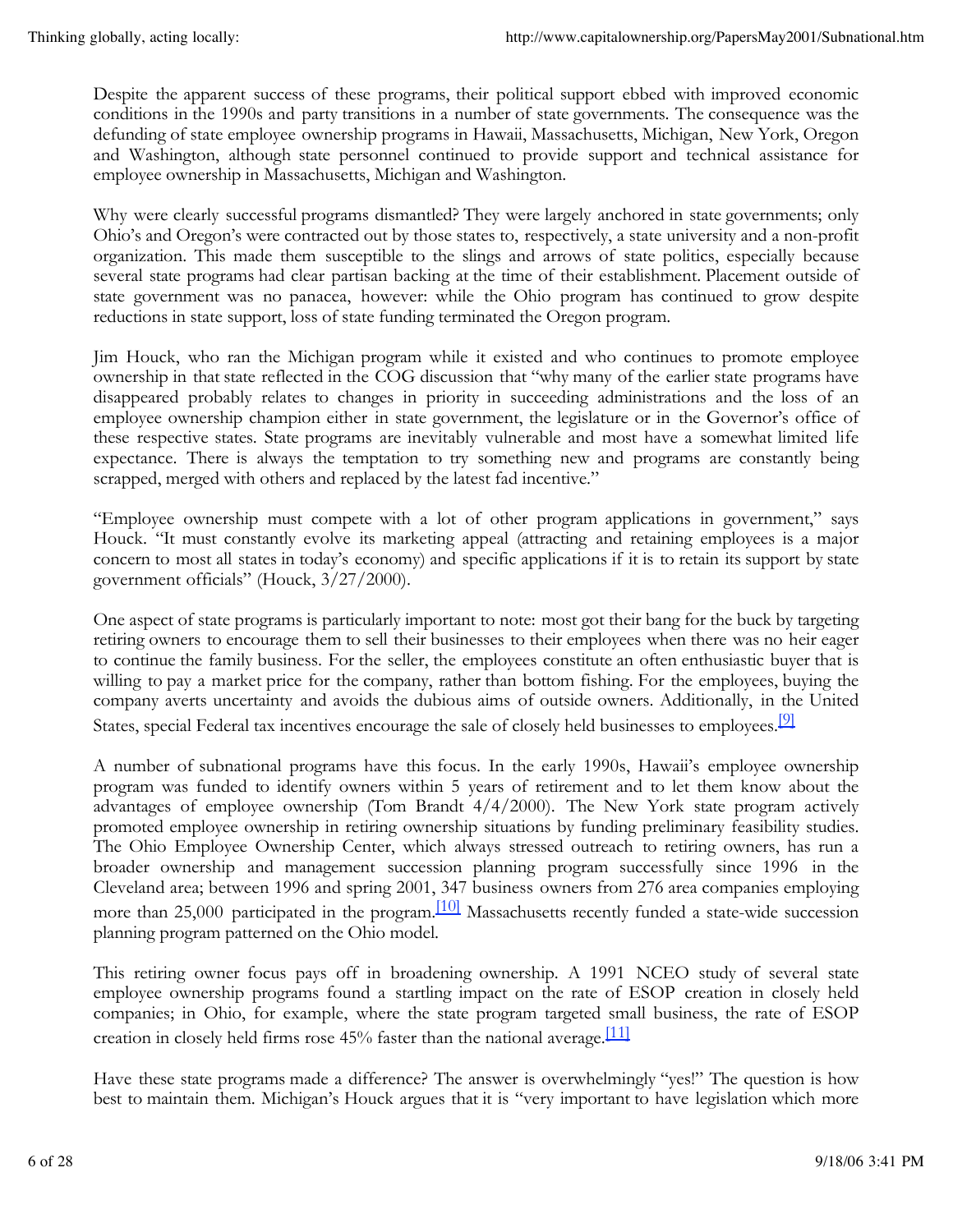or less permanently supports the establishment of some sort of government response encouraging employee ownership. Ideally, that legislation will also establish a modest funding level to support staff and program initiatives. It does not have to cost a lot of money. From \$100,000 to \$200,000 annually will provide a substantial administrative effort. Legislation will help a state to override inevitable political shifts" (Houck, 3/27/2000).

# Non-profit employee ownership organizations

In addition to public sector employee ownership assistance organizations, there are a handful of regional not-for-profits which promote employee ownership in the United States. These include the Industrial Cooperative Association (now ICA Group) in Boston, the Center for Democratic Solutions in San Francisco, and the Southern Appalachian Center for Cooperative Ownership in North Carolina.<sup>[12]</sup>

A number of local non-profits have been set up to encourage employee ownership. In Ohio alone there have been three: Commonwealth in Youngstown, Worker-Owned Network in Athens (now ACENet), and Jobs for People in Cincinnati. Generally speaking the catchment area for such local organizations is simply too small for them to focus exclusively on employee ownership and, over time, they have come to broaden their scope to include such other admirable goals as low and middle income housing development (Common Wealth) and flexible manufacturing (ACENet).

Employee ownership as a tool for general economic development organizations

A handful of general purpose economic development organizations have developed special employee ownership competence. These include Coastal Enterprises, a community development corporation in Maine; Social Action for a Just Economy (SAJE), a 501(c)(3) Hispanic community organization in Los Angeles; the Center for Community and Labor Research, a labor-related economic development and research program in Chicago; and the Steel Valley Authority, a quasi-governmental economic development agency established by a number of municipalities in the Pittsburgh area.

These organizations use employee ownership as one of their tools for economic development. While their regional catchment areas are not sufficient to focus on employee ownership alone, through their economic development activities they screen enough firms that some individual firms are identified as appropriate candidates for employee ownership.

Given the successful experience of these organizations in using employee ownership in their regions, it would be worthwhile to train additional economic development organization personnel in the appropriate uses of employee ownership.

# Industrial sector strategies

An alternative to the regional geographic focus of the previous organizations is a sectoral strategy. Several organizations have undertaken to promote employee ownership nationally within particular economic sectors. These include Childspace Cooperative Development, a national cooperative daycare developer; Cooperative Homecare Training Institute, which seeks to replicate in other urban areas the outstanding success of Cooperative Home Care Associates in New York City; and the Industrial Cooperative Association's temporary service cooperative initiative.

The first two of these cases build off the success of single cooperative enterprises. Childspace, a parent-teacher cooperative daycare program, originated in Philadelphia where it developed an enviable track record of providing high quality daycare services in a low income community. Cooperative Home Care Associates (CHCA) in New York is an outstanding example of how a cooperatively organized and well led company can provide higher wages and benefits as well as ownership in a low income, female service sector branch. In both cases, national replication projects have been funded by foundations.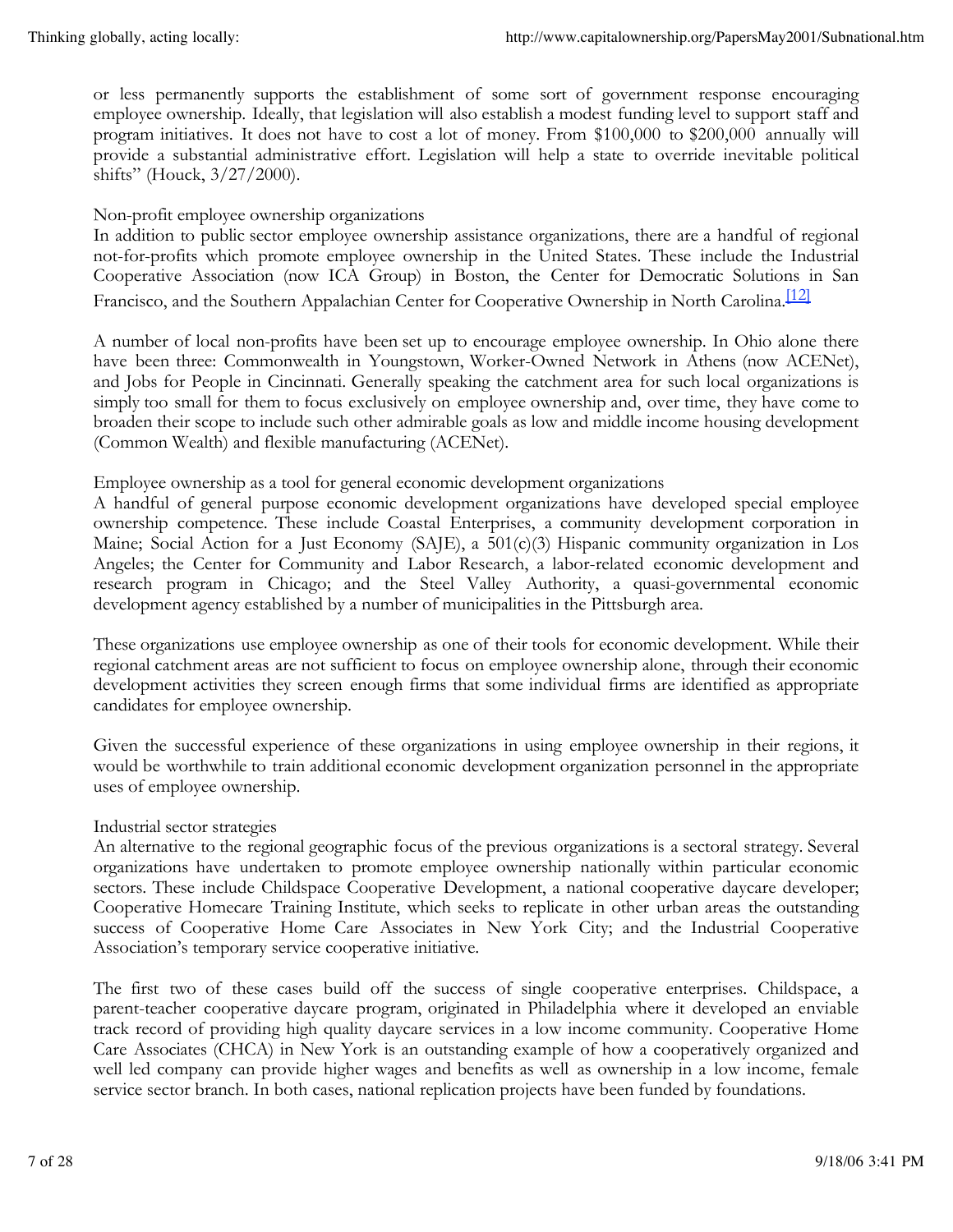The ICA's employee-owned temporary employment agency initiative similarly attempts to improve employee's economic conditions in what is usually a benefit-less service branch while also providing ownership. It uses the strength of an existing employee ownership organization to seek to spread the model nationally.

All of these initiatives seek to improve economic conditions for low wage or contingent workers while improving services to children and the elderly. As such, they have received foundation support. To have large scale consequence, however, they need linkages to other large organizations with the purchasing power to take these attractive models to scale.

#### Private sector consultants

Private sector consultants specializing in employee ownership in the United States outnumber public and non-profit staff by a factor of 25-50 : 1. Indeed, the rapid growth of employee ownership in the United States stems from its promotion by private sector consultants who are paid on a fee-for-service basis for providing professional services. This appears to be a substantially more lucrative area of endeavor in the United States than in other countries, possibly because of the fact that the most common form of employee ownership in the United States is the ESOP, a government-regulated pension plan.

As a consequence, most of the outreach done to the business community to encourage the creation of more employee-owned companies is done by the professional community. This has been successful in spreading ESOPs (but not cooperatives, which provide few fees for professionals) in the United States, but it is driven almost exclusively by the tax breaks provided by the Federal government. A reduction in tax expenditures or in the regulations which encourage the professionalization of ESOP services would reduce the private consulting sector's interest in promoting ESOPs.

Moreover, because the tax breaks are equal for democratic and non-democratic ESOPs, private sector consultants do less to promote democratic employee ownership than is warranted by its performance.

# Maximizing leverage

In the United States, Federal tax advantages are accorded to good, bad, and indifferent ESOPs alike. In fact, in terms of the total dollars in tax expenditures, the bad and indifferent ESOPs—those with little employee participation, communication, or training—account for the lion's share of tax incentives. An Ohio study found that the bottom two-fifths of firms in these areas accounted for just over 90 percent of the corporate tax expenditures for ESOPs in Ohio. By contrast, the roughly three-fifths of firms which provided more opportunity for employee owners in these areas got under 10 percent of the corporate tax dollars.[13]

Ironically, it is the latter category of companies that outperforms conventionally owned firms, not the former.

Although compelling for corporations, Federal tax incentives are expensive. They probably exceeded \$3 billion annually in the 1990s. By contrast, public sector funding for all employee ownership support organizations did not exceed \$2 million annually at any point in the 1990s.

A modest Federal program to provide matching funds for state and regional public and non-profit sector employee ownership assistance programs would be highly cost effective in generating both more employee-owned companies and in improving their performance. Recipients might also include sectoral employee ownership assistance programs, such as the Steelworkers' Worker Ownership Institute (which became a casualty of the steel crisis). Only \$5 million annually in Federal matching funds—less than 2/10s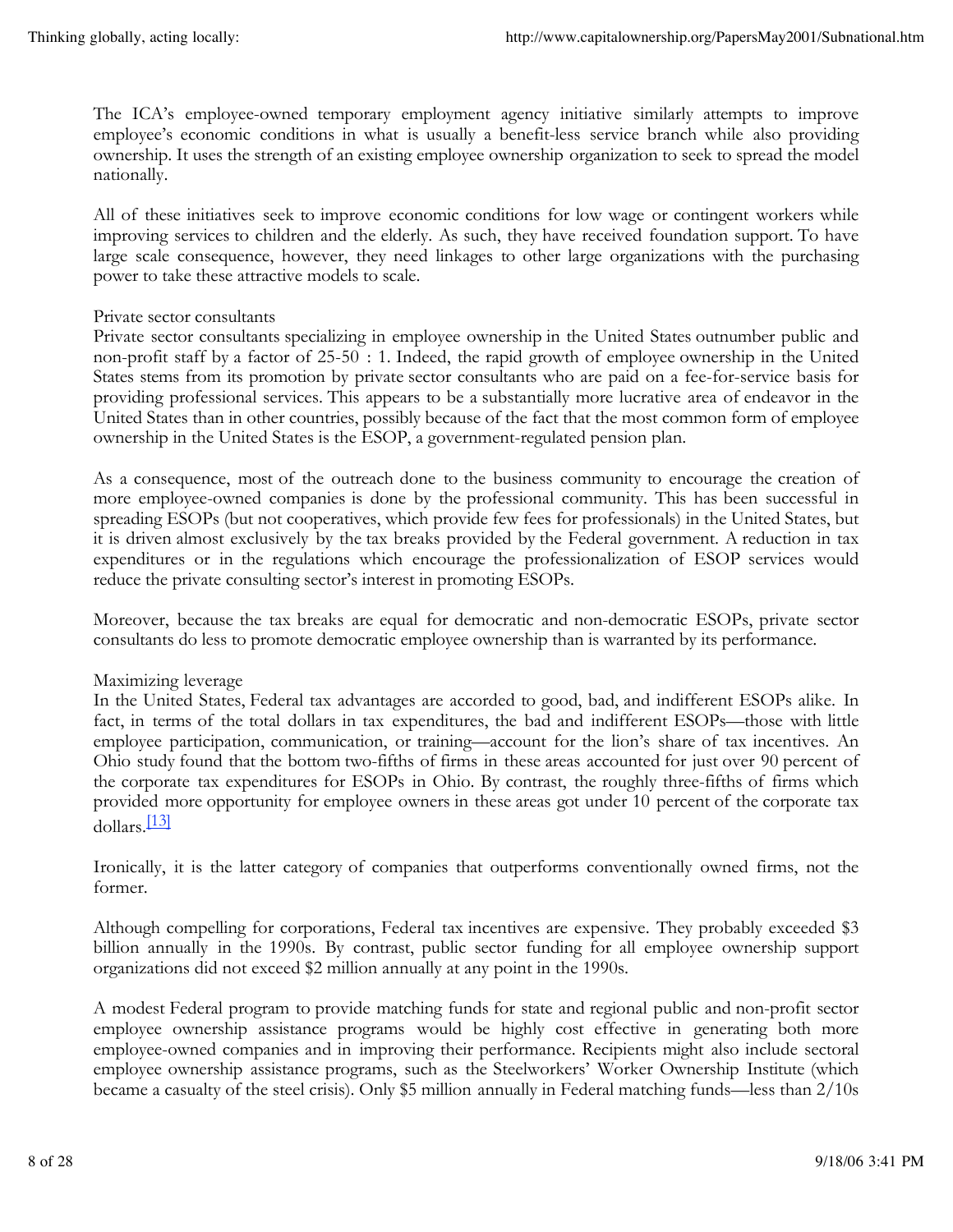of 1% of the tax expenditure for ESOPs would probably lead to the establishment of 20 to 30 state, regional and sectoral employee ownership programs that would effectively cover the country. In addition to matching funds, a \$1 million marketing budget annually to promote the idea of employee ownership nationally would be valuable (COG meeting, 4/2000).

Replicating the agricultural extension service for employee-owned companies

One of the most successful American innovations in economic development is the Agricultural Extension Service. For decades it has been transferring research results from the lab to the farm, bringing knowledge and technology to the family farm. The Extension Service has helped keep American family farms competitive with corporate farming and promoted a continual process of intellectual renewal in agriculture.

Creating an employee ownership extension service could be done at the state level to supply a variety of technical and organizational development assistance to smaller firms without Federal support; once in place in a couple of states and successfully field-tested there, an employee-ownership extension service could be spread by Federal matching funds.

The Department of Agriculture's new Rural Cooperative Development Program has put cooperative development specialists into nearly all states. Their mandate includes aiding the establishment of worker cooperatives, but little has been done in its area to date. This program, however, has substantial potential to expand employee ownership in small towns in rural areas as a means to stabilize their economic base.

While the preceding discussion is couched in terms of the United States, the same principles could easily be applied in other countries as well.

# **3. Action at the local level**

Why should we limit ourselves to actions by state, provincial, or regional governmental entities? Once we move out of Washington and turn to state and local initiatives, the possibilities are legion. Much can be done to encourage broader employee ownership by municipalities, by charitable and religious organizations, by unions and universities, and by employee-owned companies themselves.

Little has been done to promote employee ownership by local government outside of using local revolving loan funds to save jobs in employee buyouts. This probably reflects a lack of imagination rather than a lack of ability.

Among the proposals which have come to our attention during the COG process are

- **Municipal or local economic development authorities can establish industrial parks for** employee-owned companies and for other high performance companies which provides a joint training facility, a cooperative day-care facility, and a co-op lunch facility.
- Municipal governments can provide preference in purchasing for employee-owned firms as is the case in Northern Italy, aiding the growth of production cooperatives there (Carla Dickstein (email to Deb Olson, 4/18/2000).
- Municipalities can issue local currency to fund broadening employee ownership locally. "Self‑Help Associations for Regional Economy (SHARE) ...[are] described in our book *Building*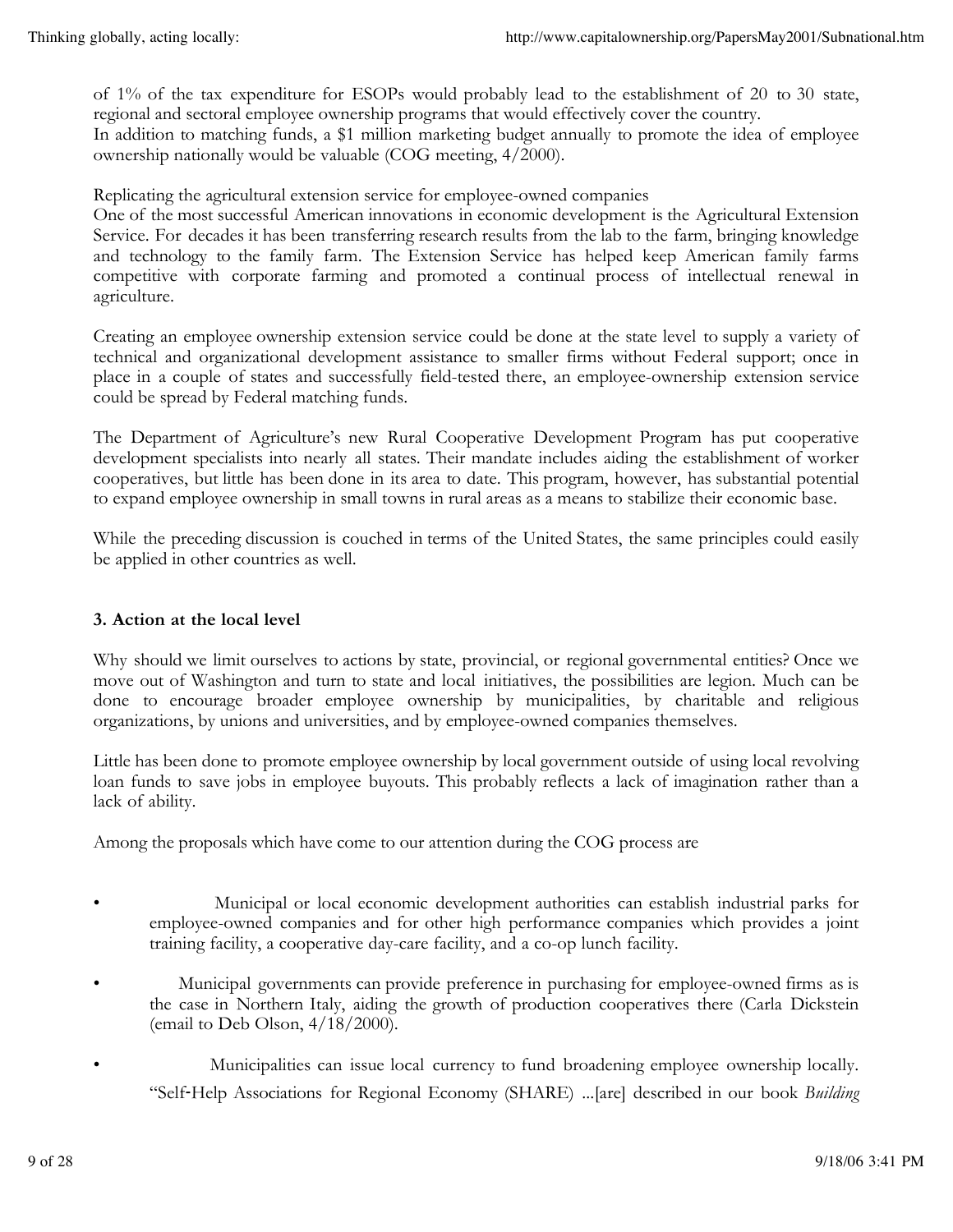*Sustainable Communities*.... The significance of the SHARE program is that it used the local banking

system to finance the acquisition of self-financing assets to democratise wealth. It provides a format for achieving the same objective with interest free local currencies" (Shann Turnbull,  $8/5/2000$ .

- The Catholic hospital system can use institutional strength to replicate New York's Cooperative Home Care Associates, creating better jobs and ownership for home health care aides and improving care for the homebound simultaneously (under discussion in a number of dioceses currently).
- Local churches can encourage employee ownership within their spheres of influence through their purchasing and through social justice work within their congregations.
- Make sale of religious or public hospitals to for-profit chains contingent on their contracting home health care, janitorial services, and other services to employee-owned firms.
- Community foundations could receive stock from local companies (charitable contribution at stepped up basis for donor) and create market by selling to employees (COG meeting, April 14-15, 2000); educational institutions and churches can do the same thing, though all of them would need some assistance with appropriate uses of employee ownership.
- Unions can negotiate contract language that gives their members the right to buy facilities put up for sale or right of first refusal at the time of such a sale.
- European and American universities concerned with the use of sweatshop labor in garments carrying their logos could simply require their production in worker-owned businesses, a positive screen which would also be more easily enforced than the current negative screens.

Further, individual employee-owned firms can act to grow capital stakes for their employee owners by simple leverage strategies. One interesting outgrowth of the discussion of opening the Federal Reserve's discount window for lending for employee ownership (which is clearly a national level issue, rather than a subnational one) was the proposal that ESOP firms **borrow** to purchase a diversified portfolio of securities held in the "other securities" portion of employee ESOP accounts (Dan Bell 4/6/2000). Company securities already held by the ESOP can collateralize the loan. Annual company ESOP contributions can then be used to pay off the loan. Portions of the portfolio of other securities can, from time to time, be sold to cover repurchase obligations. While the leverage required for this strategy increases its risk, the diversification reduces risk. (See also Michael Harrington 4/12/2000.)

ESOP companies can themselves become cornerstones of local employee ownership efforts by building networks of employee-owned suppliers. They can serve as incubators for new employee-owned companies, providing an initial base market in addition to the physical space, telephone answering and accounting services provided by other business incubators. Employee-owned companies can—and should—examine which of the goods and services they currently purchase externally can be better provided (in terms of quality and reliability as well as cost) by local employee-owned suppliers. ESOP firms can also go beyond the individual enterprise to build cooperative networks, including export cooperatives and cooperatives providing services to ESOP firms. These possibilities will be explored in Section 6 below.

It would be useful to build coalitions at the state or regional level between traditional cooperatives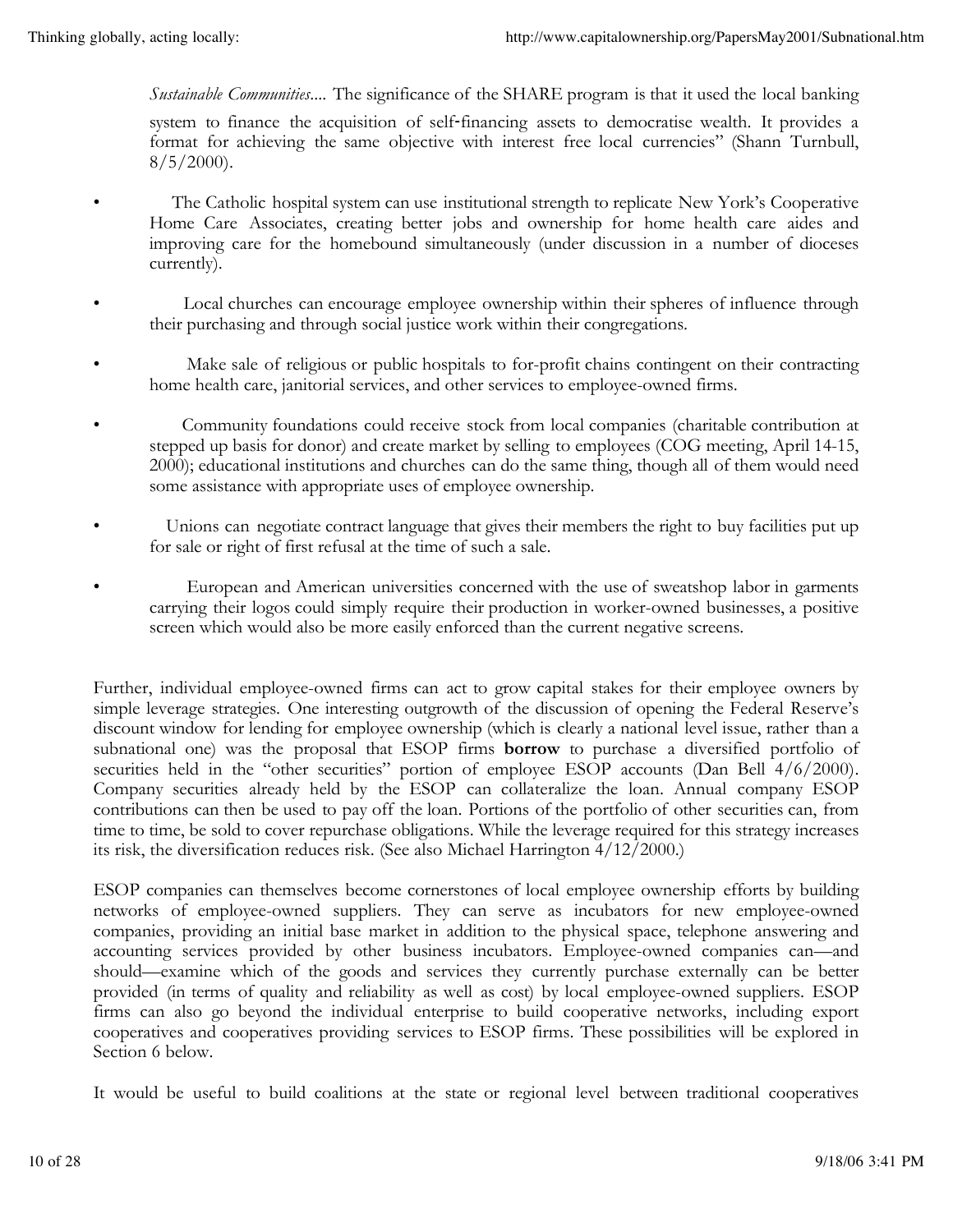(agricultural, rural electric, mutual insurance companies, credit unions, consumer co-ops, etc.) and the growing employee-owned sector. The Province of Quebec offers a dramatic demonstration of the possibilities that such a critical mass could create.<sup>[14]</sup> Substantial synergies are possible, including developing hybrid consumer-employee cooperatives.

# **4. Employee ownership funds**

Should there be special financing institutions for employee ownership?

Opinion is divided. Some feel that it is salutary for employee-owned firms to utilize the standard market financing sources: commercial banks, asset-based lenders, venture capital funds, and bond market. Others argue for at least a partially separate financing stream for the employee-owned sector.

Over the years, a variety of public and private financing mechanisms for the employee- owned sector have been launched with mixed success. These include

- local and regional revolving loan funds;
- a national banking institution with a preference for employee ownership, the National Cooperative Bank;
- state loans and loan guarantees,
- private sector venture capital funds; and
- regional labor-sponsored venture capital funds with special preference for employee ownership, such as the Crocus Fund in the province of Manitoba, Canada, and the proposed Framtid i Norr fund in the north of Sweden.

Some of these funds do only debt financing while others provide a source of friendly equity financing as well.

#### Revolving loan funds with preference for employee ownership

There are several revolving loan fund which have a preference for employee ownership or are exclusively employee-ownership lenders. These include A New Beginning/ANB Fund in the Shenango Valley of Pennsylvania; Commonwealth Revolving Loan Fund in the Youngstown, Ohio, area; LEAF—the Industrial Cooperative Association's revolving loan fund in Boston; and Northcountry Cooperative Development Fund in Minnesota. Some of these funds, like ANB and Commonwealth, are community-based and make loans only in a limited geographic area. Northcountry, the biggest of them, is a regional lender, covering the Great Plains and Midwest. LEAF lends nationally.

#### Specialized lenders nationally

Since the New Deal, the agricultural cooperative sector has been underpinned by specialized Federal lending institutions. Similarly, the expansion of home ownership from a third of American families to two-thirds of American families since the New Deal has been fueled by Federal home-ownership financing institutions. As described in the COG national paper, during the Carter administration, the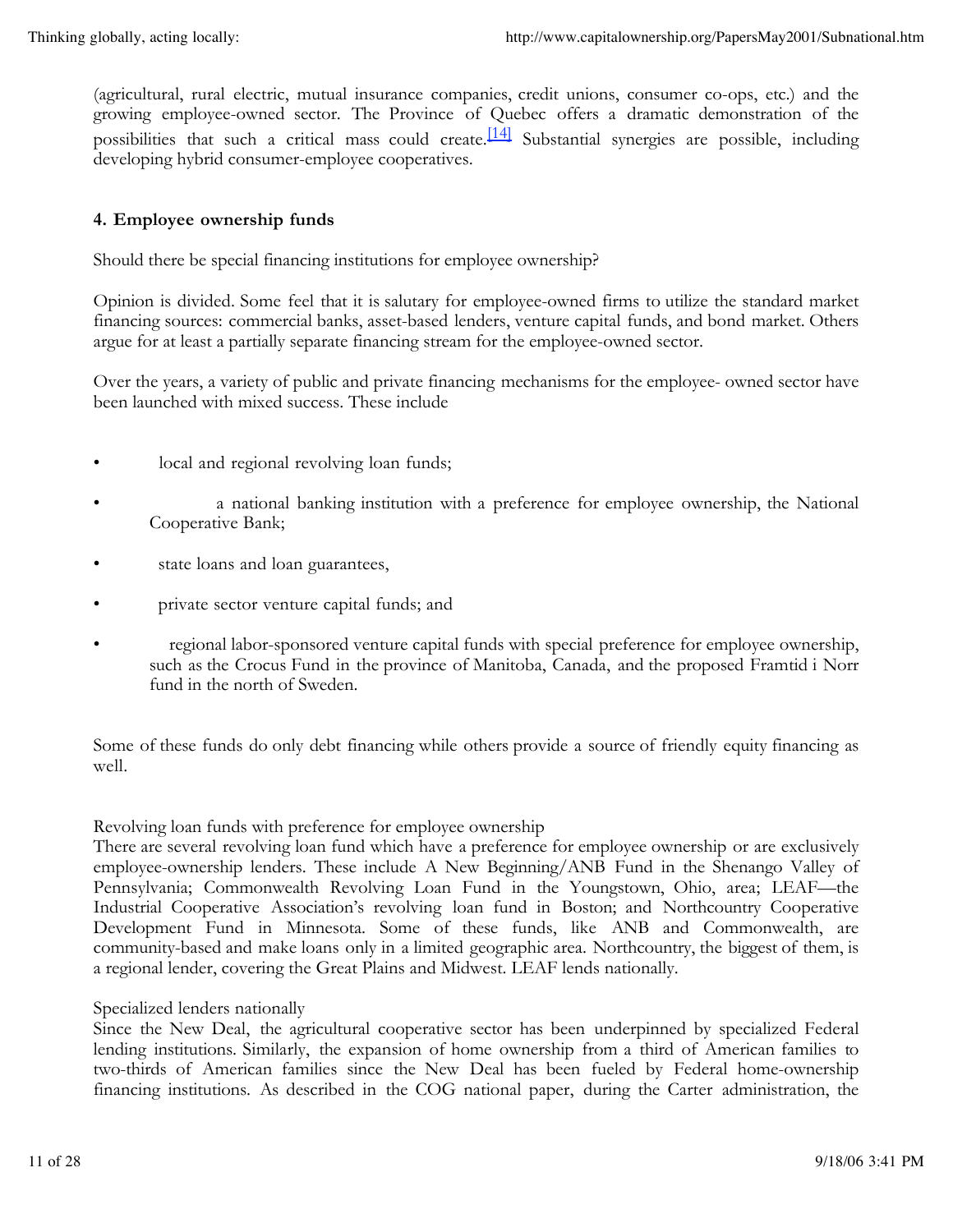National Cooperative Bank (NCB) was established as a specialty lender for housing, consumer, and worker cooperatives. Privatized during the Reagan administration, the NCB has become a preferred lender for many worker-owned businesses because it is in itself a cooperative owned by its customers. While the NCB and its Development Corporation (the soft-loan window) are more appropriately a subject for the national level paper, they have undertaken a policy of supporting regional cooperative lending funds, like the Northcountry Cooperative Development Fund. These serve as regional intermediaries for the NCB, working hand-in-glove with local borrowers who are too small to be serviced efficiently from Washington.

This model of decentralization is potentially very valuable both in employee ownership lending and employee ownership venture capital in the United States and elsewhere.

State employee ownership financing programs

Establishing special state credit facilities for employee ownership—particularly to avert shutdowns—was a relatively popular initiative in the 1980s as the one-two punch of the 1979-81 recession and the overvalued dollar in the mid 1980s clobbered American manufacturing. Few have been established since then. These credit facilities came in four primarily varieties:

- state loan funds specifically earmarked for employee ownership were established in Massachusetts (1984/1989), Michigan (1985) and Maine (1997);
- state loan guarantee programs were established in New Jersey (1983), West Virginia (1983) and Pennsylvania (1984);
- below market interest rates or rate subsidies were authorized in Illinois (1982), New Jersey (1983), New York (1983), and Connecticut (1985); and
- specific authorization to use state loan programs for employee ownership in Wisconsin (1983), West Virginia (1983), New Hampshire (1983), Pennsylvania (1984), Connecticut (1986), Indiana (1986), Hawaii (1987), and Maine (1997).

A number of other states, including Ohio, used existing state lending programs to support employee buyouts.

The effectiveness of such programs varied. Earmarked employee ownership lending funds have generally been rolled into other economic development loan funds as small pots of money were either underutilized or overdrawn. (Jim Houck also notes that Michigan's threshold requirement of 75% employee ownership was too high to attract a sufficient number of borrowers [3/27/2000].) On the other hand, both below market interest rates and public sector lenders willingness to subordinate their loans to commercial lenders seems to have played a significant role in supporting employee purchases of troubled and/or divested plants and firms. Loan guarantees—which are very cheap for the public sector—seem to have been underutilized.<sup>[15]</sup>

None of these programs, however, addressed the systematic lack of friendly equity investment which has hampered the growth of the employee-owned sector. There are exceptions, however. New Hampshire and Maine have created public sector venture capital funds. While the Maine fund has taken no equity positions in employee-owned companies (personal communication, John Burns, Finance Authority of Maine, 4/13/01), the New Hampshire Community Development Finance Authority has made two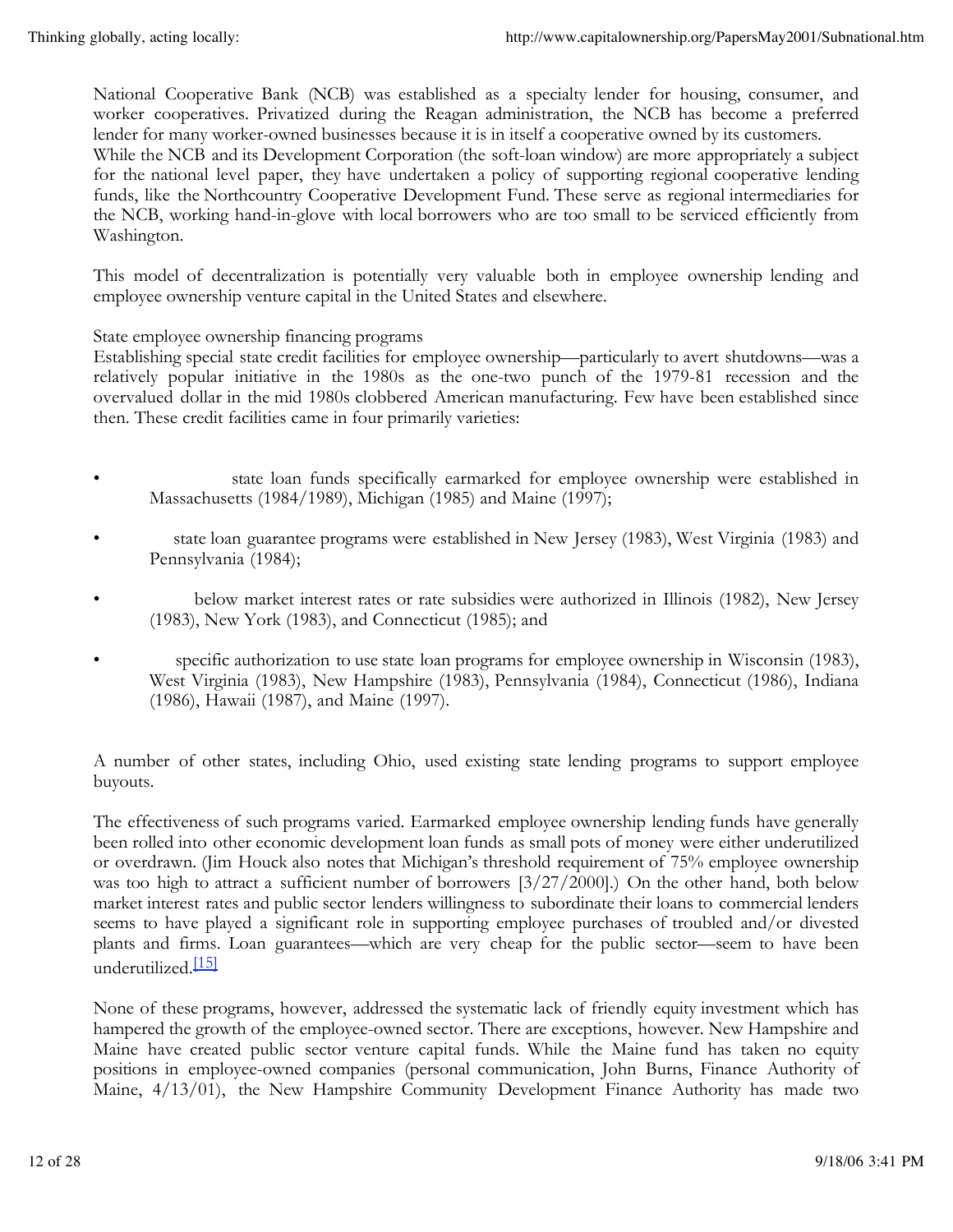placements in cooperatives (personal communication, Robb Nichols, NHCDF). Other than this limited state effort and some near equity placements by revolving loan funds, equity has been left to private venture capital which sought a much higher rate of return than most employee-owned firms found pleasing.

Raising venture capital on Wall Street for ESOPs

Five national venture capital funds have been created in the United States that have special preference for employee ownership.[16] The first was Minneapolis-based Churchill Capital's **Churchill ESOP Capital Partners** which raised \$188 million in a private capital partnership in 1995 in cooperation with Houlihan Lokey, a law firm with special expertise in ESOP transactions. It was designed to provide subordinate debt, preferred stock, and minority or majority equity stakes in mid-market companies in placement of \$5 to \$25 million in management-owned or employee-owned companies. Among its first eleven companies financed were four ESOP acquisitions and one recapitalization.

It is our understanding, however, that after the investment of this initial pool, Churchill decided against raising a second ESOP fund; the market was too limited.

**American Capital Strategies** was founded as an investment banking firm in 1986 specifically to arrange financing for ESOP transactions. It was one of the most successful firms in the country in this regard, arranging financing for 32 ESOP companies between 1986 and 1997. In 1997, it raised its own venture fund through a public offering as a "Registered investment company," which permits it to avoid paying Federal corporate income tax by paying out practically all its earnings to its shareholders. Since then it has completed ten transactions for eight ESOP companies creating close to 2000 new employee owners (John Hoffmire, 4/11/2000).

American Capital raised \$155 million in its initial public offering on the NASDAQ in August 1997. In 1999 and 2000 it returned to the public market with follow-on offerings which raised roughly \$100 million each. As of June 2000, it had assets of \$650 million.

While American Capital has prospered and has become a leader in internet financial services for mid-market companies, ESOP companies have played a less prominent part in its portfolio of investments than some of its principals expected (e.g., Malon Wilkus in *Owners at Work* 9(2): 17). "We continue to be involved in approximately the same number of ESOP transactions per year as compared to years prior to our IPO in August 1997," John Hoffmire, American Capital senior investment officer us (4/11/2000). "But we would do more if we could find more ESOP transactions."

The bulk of American Capital's investments have been in conventionally owned, mid-market companies. Of the 39 companies it has invested in since it raised its venture fund, 31 are conventionally owned. ESOPs are part of its exit strategy here. "American Capital looks forward to long-term relationships with the companies we work with," says Hoffmire  $(4/11/2000)$ . "We believe that such a relationship is good for us, good for our shareholders, and good for the companies. Long term we look forward to selling our interests, when possible, to the employees."

The **KPS Special Situation Fund** was established by Keilin and Company, the New York investment banking firm which had arranged the United Airlines buyout for the pilots, in 1994. The KPS fund raised \$205 million, primarily from institutional investors, although a small portion of the fund was raised from collectively bargained pension funds, a major breakthrough into this funding source. As of this writing, the KPS Fund has made two major equity investments in employee-owned companies.

The first (\$35 million) is a 55% equity stake in Blue Ridge Paper, formerly Champion Paper's DairyPak division. The remaining equity is divided between management stock options (5%) and the employees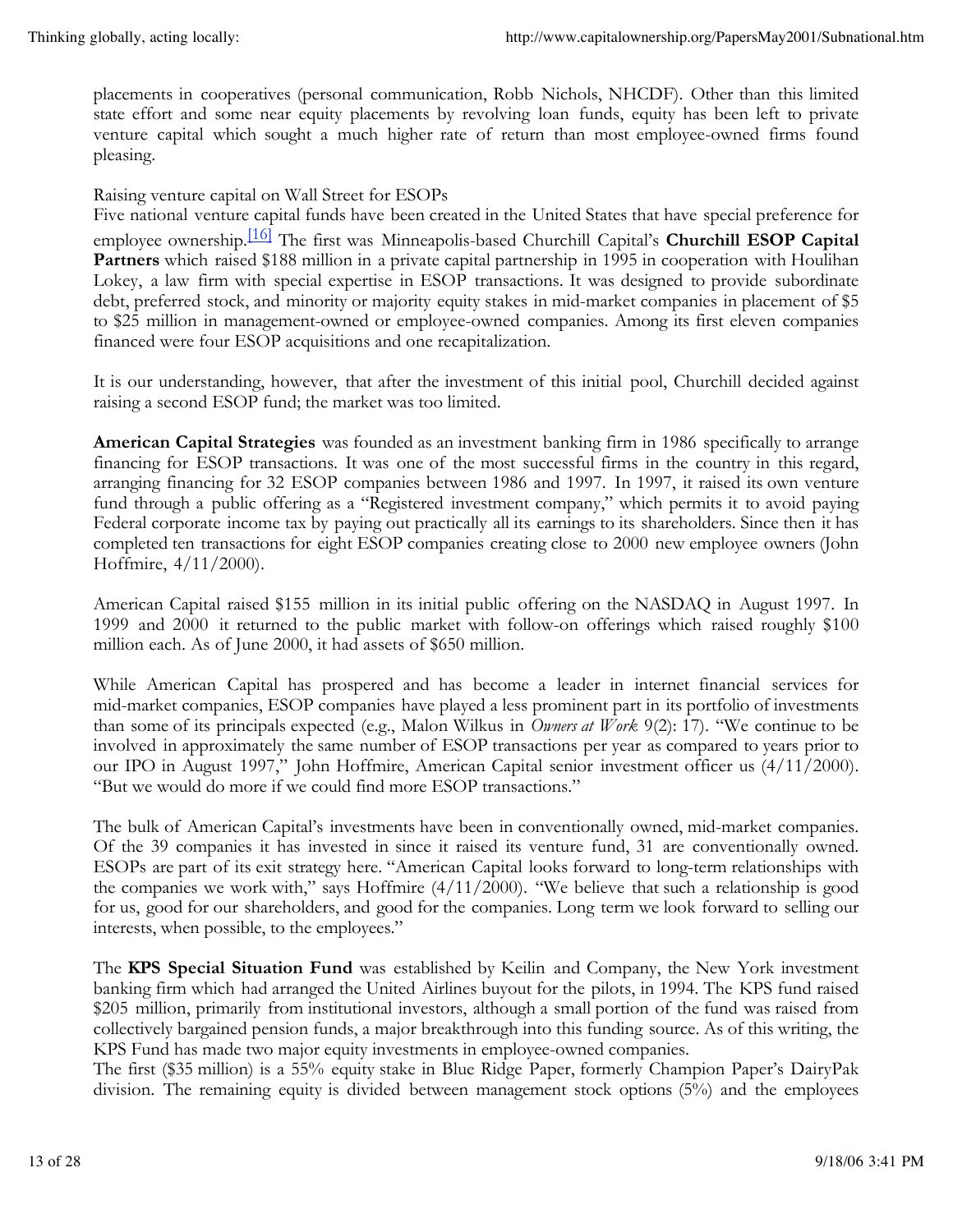through an ESOP (40%). The Blue Ridge buyout, with 2200 employees in seven plants in six states, was the largest labor-initiated buyout since United Airlines.

The second is a 60% equity stake in Blue Heron Paper, a newsprint mill in Oregon City, Oregon, divested by Smurfit Stone Container. Blue Heron employees received 35% ownership through an ESOP, and 5% of the equity was reserved for a management incentive plan.

All of these funds have mobilized conventional venture capital sources including institutional investors and high net-worth individuals. Despite the fact that both American Capital and KPS clearly identify themselves with the labor movement, neither had much success tapping the Taft-Hartley jointly administered multiemployer pension funds or, for that matter, collectively bargained single employer funds. A small portion of the KPS fund was raised from these sources, but given KPS's strong labor orientation, it was a surprisingly small portion.

The primary reason for this seems to be the conservatism of multiemployer plan trustees and advisors and the pure Wall Street orientation of the trustees and advisors of collectively bargained single-employer plans. Both look askance at anything which smacks of "alternative investments" that meld social goals, such as broadening capital ownership, with decent investment returns.

Judging from their experience, the employee ownership market is not big enough or lucrative enough a niche for venture funds to specialize purely in employee ownership on Wall Street premises. Funds begun with a preference for employee ownership have found themselves broadening their investment portfolio as a consequence.

Still, every venture capitalist wants to exit. Employee ownership venture funds may create more owners at the time they sell their equity than in the initial transaction.

Further, one genuinely promising idea is to encourage conventional venture capital funds to consider employee ownership as an exit strategy. Selling to the employees is particularly attractive when the company has done decently but spectacularly; in the latter case, it commands a market premium above what the employees can finance. This idea would appear to be potentially viable in all countries with significant venture capital markets. The real question is how to educate venture capitalists about this possibility.

# Labor-sponsored venture capital funds—Canada

The Canadians have developed a very different means of raising venture capital that has important implications for the future development of employee ownership in that country and for other countries where it might be replicated.

In response to the economic crisis occasioned by the second oil shock in 1979 and to the perceived shortage of capital availability for local investment in small and medium-sized businesses, the Quebec Federation of Labor undertook to establish a local investment fund—the Solidarity Fund. Endorsed by the Federation of Labor in 1981, the Solidarity Fund was established in 1983 and raised its first funds in 1984 with the support of a provincial tax credit. Since then the Solidarity Fund has grown into the largest single source of venture capital in Canada, and the Federal Government of Canada has spread the labor-sponsored investment fund idea by establishing a Federal tax credit to match provincial credits. Today, provincial and Federal tax credits encourage labor-sponsored investment funds in six of Canada's ten provinces.

The Canadian labor-sponsored investment funds are designed as vehicles for investment of the Canadian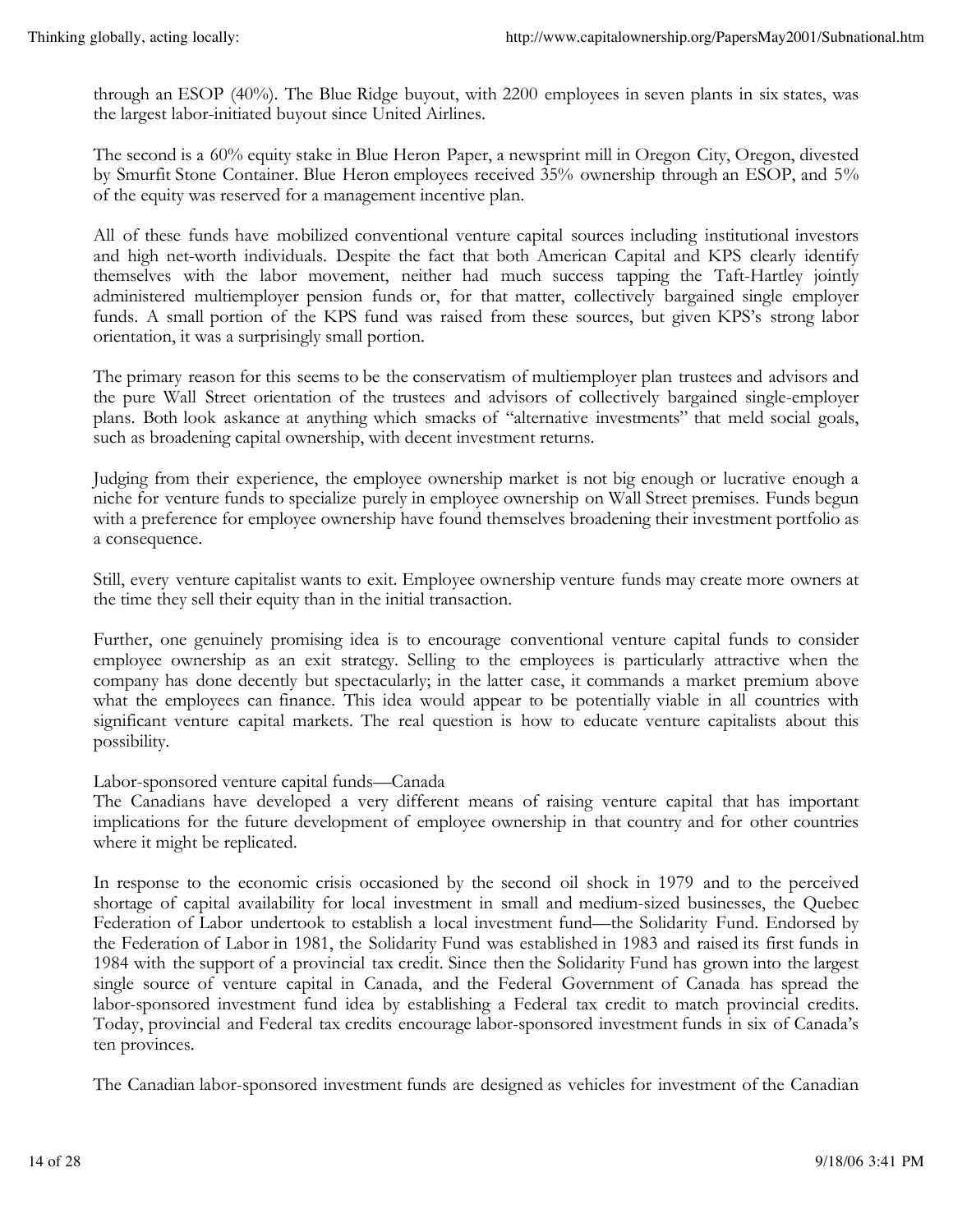equivalent of US Individual Retirement Accounts (IRAs). They collect small investments (typically capped at \$3500 Canadian) from large numbers of employees.

While the Canadian labor-sponsored funds generally focus simply on reinvesting locally with certain screens (for good employment practices, environmental record, workplace safety, etc.), Manitoba's Crocus Fund has added a preference for employee ownership to its investment criteria. In its first seven years, it raised \$165 million (Canadian) from 28,000 working Manitobans—in a province with little more than one million residents. To date it has invested about two-thirds of that, saving 150 jobs that would otherwise have been lost, creating 3500 new jobs and stabilizing an additional 5200 jobs.

Crocus's employee-ownership strategy has two thrusts. The first is that Crocus is a friendly investor with the employees, partnering with employee owners in purchasing or growing employee-owned businesses. The second is that Crocus's preferred exit strategy is to sell its equity stake to the employees. As of 2000, one quarter of the employees in Crocus's investee companies had become employee owners while another quarter are expected to become owners at Crocus's exit.<sup>[17]</sup>

# Following in the Canadians' footsteps: *Framtid i Norr*—Sweden

In the mid and late 1970s, the Swedish labor movement promoted the development of *wage-earner funds* (popularly known as *Meidner funds* after the trade union economist Rudolf Meidner who conceptualized the plan) as a mechanism to increase worker influence in companies and to redress the tendency of Swedish labor's "solidaristic wage policy" to create windfall profits for the largest and most efficient Swedish firms. The wage earner funds were to be the capstone of the comprehensive program of labor market reforms in the early 1970s that included a dozen or so contractual and legislative measures increasing employee and union influence on the job.

Whatever their economic advantages, the wage earner funds were a political millstone around the neck of the Swedish Social Democrats in election campaigns, and probably contributed to the Social Democrats' loss of power between 1976 and 1982—the first time the Swedish Social Democrats had been out of government since a few weeks during the summer of 1936.

The Social Democrats reformulated the wage earner fund proposal around the establishment of a regional funds. This regional fund system was enacted by the Social Democrats after they won the election of 1982. These "regional" funds weren't particularly regional in their investment policies. They invested primarily in the secondary market for public companies. No one was very happy with this hybrid which yielded a modest increase in employee influence in the board room and little more. They were dismantled after the non-socialist parties returned to power in 1991.<sup>[18]</sup>

The political disaster that the Wage Earner Fund proposal occasioned blocked further Swedish debate until the mid-1990s. The Social Democrats were leery of any fund proposal, and the non-socialist parties saw funds as an opportunity to beat up their opponents. For a country which prided itself on a factual political debate, the fund issue aroused an unusual amount of passion and generated far more heat than light.

Sweden's dismantling its capital controls in the end of the 1980s and joining the European Union in 1995 fundamentally altered the equation. Swedish Social Democratic policy had been premised on the assumption that Sweden was the relevant unit for economic policy making. By the mid 1990s, that was simply no longer true. While some Swedish flagship companies like L.M.Eriksson flourished, outlying areas of the country began to suffer from the disinvestment that has characterized older industrial areas in the United States.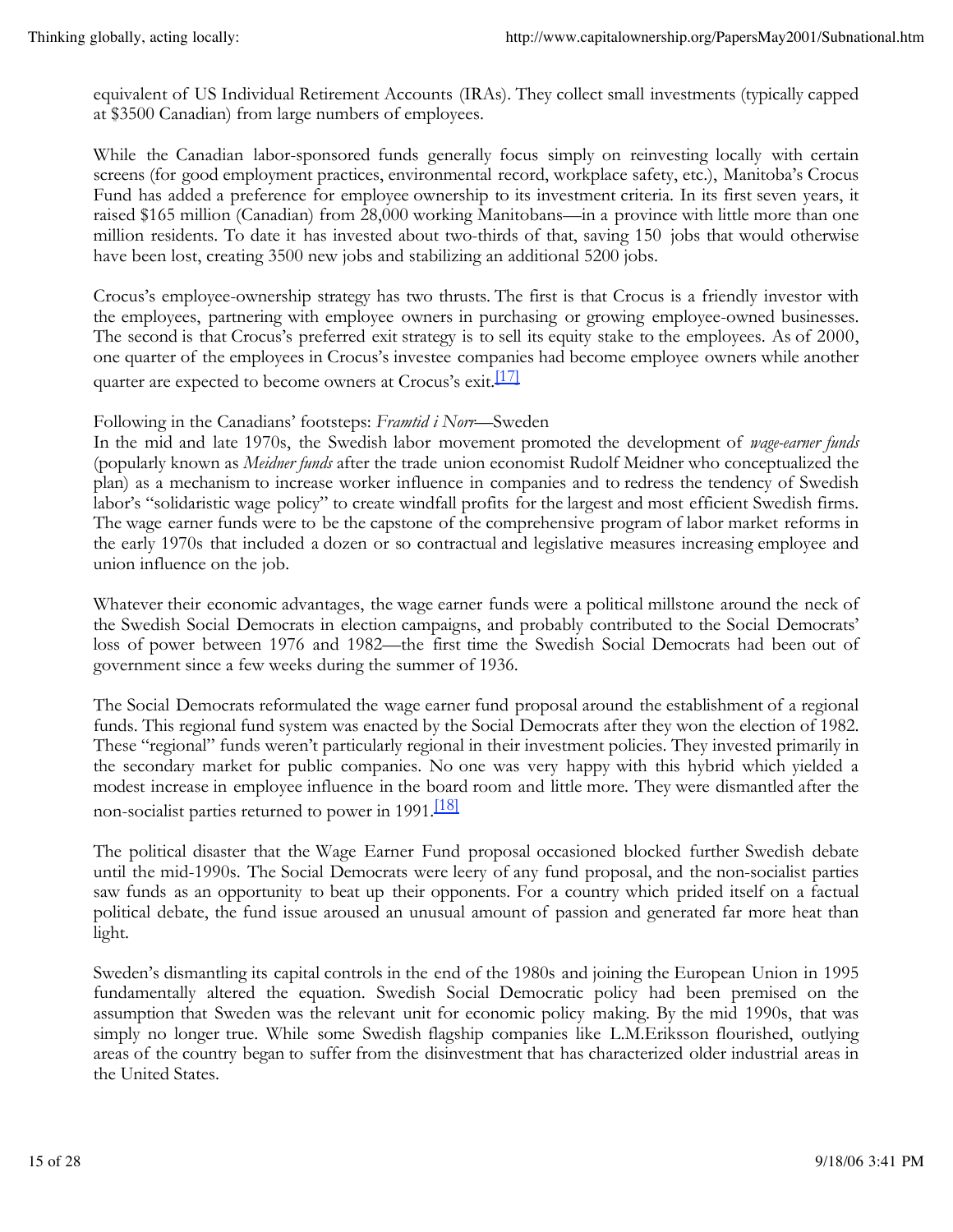In 1996, Per Åhlström, a Swedish Social Democratic journalist in Västernorrland in the northern part of Sweden, took the initiative to organize a conference on worker ownership in Ornsköldsvik. What was clear to Åhlström and others in the region regardless of their partisan affiliation was that the northern areas of Sweden had an unusually high degree of absentee ownership and were susceptible to rapid systematic disinvestment that could have devastating consequences. After research in the US and Canada<sup>[19]</sup> and staffing a high profile trade union delegation study visit to several of his research sites in 1997, Åhlström set about organizing the Framtid i Norr (Future in the North) fund. While the fund is not yet operational, it has obtained the backing of union locals representing more than 1/3 of the union members in the region and investment commitments from several unions' strike funds and the cooperative insurance company Folksam. It is continuing to seek additional funds from other unions, the European Union's structural funds, and the governmental Norrland fund. It is seeking initial capitalization of Skr 100 million (about \$12 million) to service an area with a population just under one million. "The investment activities," wrote Åhlström (4/5/2000), "are planned to be blueprinted (as far as possible) on the Crocus Fund in Manitoba, which we have found to have an investment policy which is well suited to the needs of our area." Framtid i Norr's preferred exit strategy will be to sell its equity stake to the employees.

Åhlström's initiative won a key endorsement in September 2000 when the Swedish national trade union federation's convention unanimously endorsed labor taking the initiative to form regional, labor-sponsored investment funds patterned on the Canadian model. Furthermore, the convention also agreed unanimously to reassess Swedish labor's previously negative stance on worker ownership of individual firms (Åhlström, as posted by Logue, 9/8/2000).

# The Mondragon Model: *The Caja Laboral Popular—*Spain

The Mondragon co-operative complex in the Basque region of Spain—which is **the** outstanding example of organizing a major component of the regional economy along cooperative lines—is built around the Caja Laboral Popular as a financial institution. The Caja Laboral is a consumer cooperative—a credit union—with a special mandate for investing in worker co-operatives. The Caja Laboral has become one of Spain's biggest financial institutions with assets in excess of \$7 billion.

The Caja Laboral has provided the financing to grow the Mondragon cooperative complex from a handful of co-ops at the Caja's establishment in 1959 to its current size of about 21,000 employees in the industrial sector with sales of more than \$3 billion and 23,000 employees in the retail sector with sales of more than \$4 billion in 1999. Mondragon's financial sector itself employs more than 2,000. (For current information on the Mondragon cooperatives, see http://mondragon.mcc.es.)

The Italian and French cooperative movements and the Israeli Kibbutzim also have internal loan funds and financing institutions that increase stability and encourage growth (Carla Dickstein, 4/13/2001). Australian researcher Race Mathews (4/5/2000) suggests that credit unions and mutual insurance companies can play the same role elsewhere as the Caja Laboral does in the Mondragon region. The Desjardins credit union federation in Quebec has developed economic development subsidiaries "albeit to date infrequently along co-operative or worker-owned lines." The central body of the Australian credit unions, the Credit Union Services Corporation of Australia (CUSCAL) is moving into business lending.

# Possibility of labor-sponsored venture funds in the US

While the United States has not developed institutions comparable to the Canadian funds generally, we have something similar in the construction trades. The AFL-CIO Building Trades Department began encouraging the development of labor-sponsored building investment funds in the 1960s. The AFL-CIO's Housing Investment Trust (HIT), established 1964, and Building Investment Trust (BIT), established 1988, draw primarily investments from multi-employer building trades plans; their scope of activity is national. Regional building trades funds, like the Employee Real Estate Construction Trust (ERECT) Fund in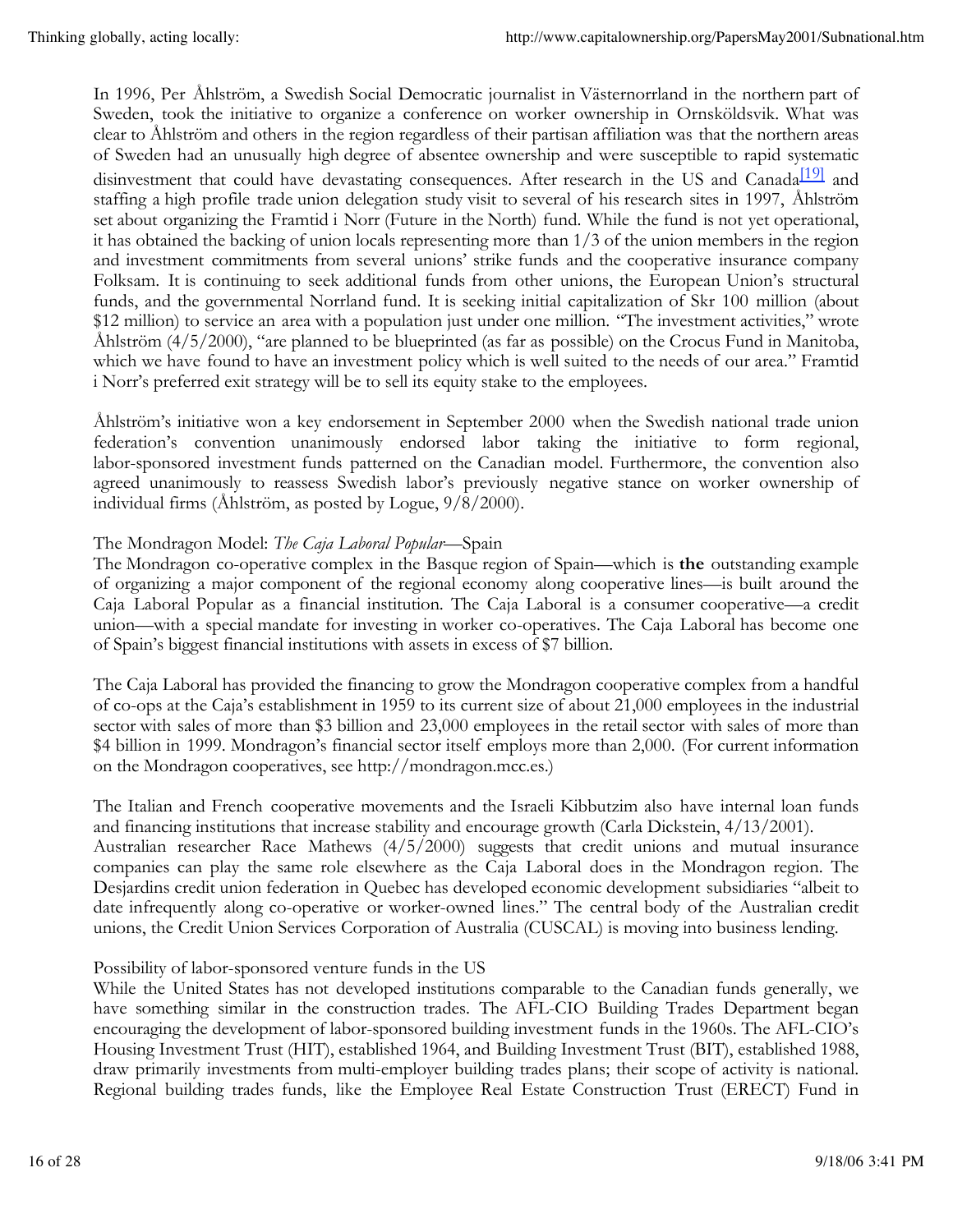Western Pennsylvania and Northeast Ohio, typically find practically all their capital in local and regional multi-employer building trades pension funds. It is worth noting that although the building trades construction funds invest only in unionized construction projects and have a penchant for affordable housing projects and promote a "high road" strategy of high skill labor and high quality construction, they have also matched investment industry benchmarks in their fields.

Since 1996, the Steelworkers have explored the feasibility of starting labor-sponsored investment funds in the United States through the Industrial Heartland Investment Forum. In addition to developing a robust analyst of the problems—from employees' perspective—of the investments of the existing American pension fund system, the Heartland Forum has provided the intellectual ammunition to justify multi-employer pension fund managers' exploration of alternative investment strategies.

An Industrial Heartland Investment fund involving the Steelworkers and several other unions is said to be close to raising its initial capital.

# An ESOP partnership fund?

A final possible investment fund strategy is to raise an equity investment fund from existing employee-owned companies—and possibly from ESOP retirees seeking a diversified ESOP portfolio—to invest in partnership with employees in existing and in new employee-owned enterprises.

This employee-owned company investment pool could become a general captive financial institution for employee-owned firms more generally, including securitizing the debt of ESOP companies to lower interest costs and extend terms.

#### **5. Building company networks**

Existing employee-owned firms tend to be islands unto themselves. One positive step would be to associate them as archipelagoes, and to build linkages between them that would strengthen them individually and as a group. The Mondragon group of cooperatives provide evidence that such linkages are productive.

# Mondragon Co-operative Corporation

Perhaps the most outstanding company network in any Western economy is the *Mondragon Co-operative Corporation* network in the Basque region of Spain. This is a network of firms owned by their employees. The *Mondragon* co-ops trace their origins to a technical school established by a Catholic priest. The graduates of this technical school in turn created the first of the *Mondragon* co-operatives in the mid 1950's. The Mondragon co-operatives' industrial group is one of the largest industrial groups in Spain with more than \$3 billion in sales; it is among Spain's top ten exporters, selling 47% of its production outside Spain in 1999. The Mondragon cooperatives' retail group does an additional \$4 billion in sales; it ranks number three in the Spanish retail sector. The Mondragon cooperatives' bank is one of the largest in Spain, with more than \$7 billion in assets. All in all, the Mondragon cooperative network constitutes the seventh largest closely held business in Spain and employs more than 46,000.<sup>[20]</sup>

The average size of a *Mondragon* co-op is quite small—most are less than 500 employees—but the Co-operative Network of more than 110 firms provides large scale economies for the small enterprises. It provides a common financing source in the Mondragon Co-operative Bank, the Caja Laboral Popular. It provides joint research and development for member co-ops through a research and development firm. It provides a broad range of joint social services including kindergartens, medical insurance, day care and other services for children and adults. It provides a strategic management group that can support managers in existing enterprises that are under strain or can help develop new business plans. It has its own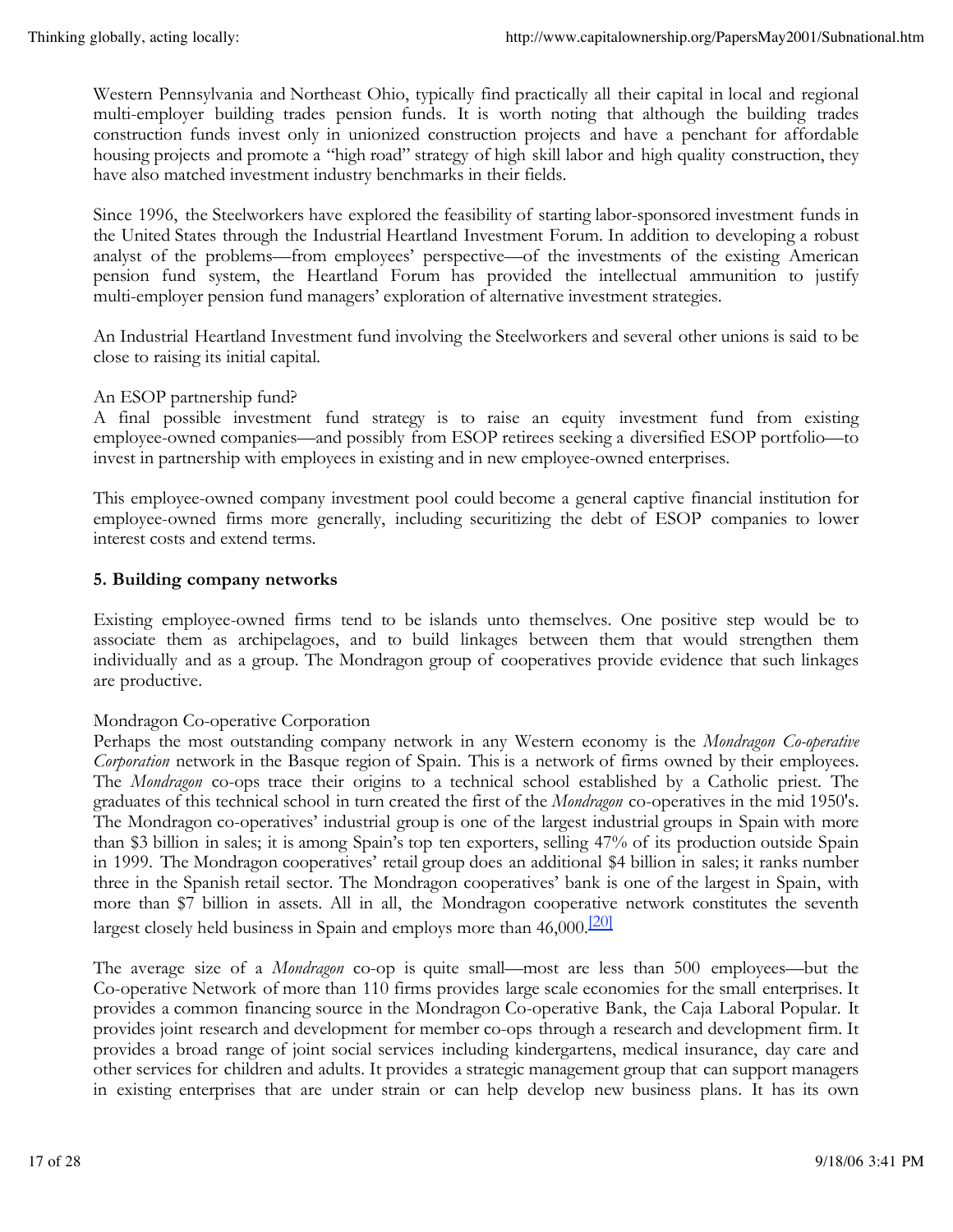management training program which it operates and it continues to maintain the technical training school to which the Mondragon co-operatives owe their origins.

Here you have an example of an extraordinarily successful group of business enterprises which use their close network to obtain economies of scale while they achieve the advantages of decentralized management and employee ownership through smaller enterprises. This seems to be an optimal combination in the market economy: the flexibility of small scale business with the economies of scale provided by enterprise networks.

The Mondragon model is being replicated in Valencia, Spain. There 10 associated worker-owned firms employ 4200 and do \$575 million (US) in sales (COG annual meeting, 4/2000).

The French and Italian cooperative federations provide a variety of similar economies of scale for their members, as do the Israeli kibbutzim (Carla Dickstein 4/2001).

RORAC in the valley of Mexico is attempting to establish a network of cooperatively owned businesses as well (COG annual meeting, 4/2000).

The loose model of the American trade association has some modest similarities. The ESOP Association has formed a buyer's group for officer and director insurance, and its state chapters are the source of a good bit of company networking and sharing of best practices. They have not gone beyond this, however, perhaps in part because the primary mission of the ESOP Association is lobbying for pro-ESOP legislation and regulation in Washington.

#### Manitoba's Crocus Fund

In Manitoba, a province in Canada with a population of 1.1 million, the Federation of Trade Unions confronted in the early 1990s the problem that investment capital was being drained out of the province and the rate of reinvestment in this outlying area was too low to sustain good living standards for union members in the long run. The consequence was that the Manitoba Federation of Labor encouraged the establishment of an investment fund, the *Crocus Fund*, in which its members place part of their retirement savings. In 2000, after only 7 years, the Crocus Fund had about \$165 million Canadian dollars in assets. It re-invests these assets in enterprises in Manitoba.

It is important for the Crocus Fund to improve the performance of the enterprises it invests in. That's important to the retirement of trade union members in Manitoba, and to the return of other investors in the fund. It's also important, given the economic development goals of the Crocus Fund. To achieve this end, the Crocus Fund has embarked upon an ambitious program of using networking to do three things. First, it has a general director "club" with regular meetings where general directors of Crocus investee companies share their experience. Second, it provides, through the fund, business training for enterprise employees and has a training staff who provide those under contract to companies that Crocus has invested in. Third, it has developed, with the University of Manitoba, a management training program for investee companies that trains managers in high performance workplace practices.

The interesting thing about *Crocus*, beyond its use of networks to encourage improved enterprise performance, is the fact that it has outperformed other similar investment funds in Canada that have not created such company networks. In 1998, it was the best performing labor-sponsored investment fund in Canada.

#### Ohio's Employee-Owned Network

*Ohio's Employee-Owned Network* is a company network of about sixty enterprises in Ohio, Pennsylvania,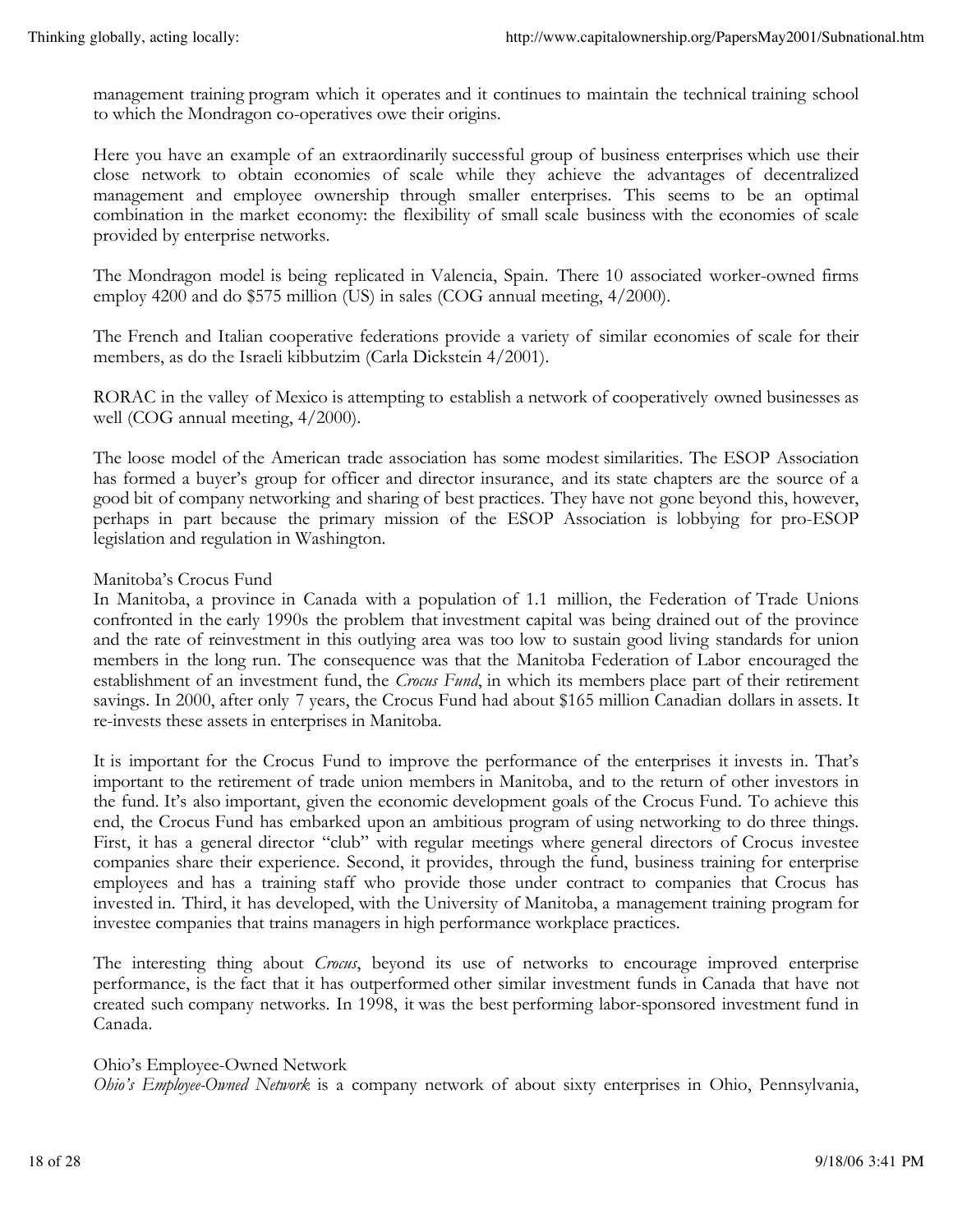Kentucky and West Virginia, which is staffed by the Ohio Employee Ownership Center. The common denominator for companies in this network is the fact that they are partly or wholly owned by their employees and are committed to increased employee performance, training and business communications—underlying causal factors in improving enterprise performance in the American experience. Ohio's Employee-Owned Network provides monthly training programs for employee owners at all levels of the enterprise. About half the programs are designed for shop floor employees. There is a special series for supervisory employees. There are a number of technical training programs for those who administer the employee ownership plans. There is a leadership development retreat that lasts three days for employee leaders. There are special financial training workshops and train-the-trainer workshops, and last, but certainly not least, there is an annual retreat program for general directors as well as two half-day general director workshops annually. This network provides joint training for member companies who support it through their annual dues.

Every year more than 500 employee owners attend at least one of the dozen one-to-three day training programs the Ohio Network offers. The companies think highly enough of it to provide continuing financial support for it. It is now in its eleventh year and has grown steadily.

In addition to dealing with these training issues, the *Ohio Employee-Owned Network* also provides a variety of other networking opportunities for general directors and shop floor employees to share their best practices and learn from each other. In addition, the Network provides business linkages through a common catalog of products and services of Network companies and through linked websites on the Internet.

Interestingly enough, when we last surveyed Ohio employee-owned companies, we found that companies, which are Network members, systematically outperformed employee-owned companies which did not take part in such networking activities. In fact, the numbers are quite dramatic. While

20% of Ohio employee-owned companies which did not join the Ohio Network reported improved profits relative to their industry after becoming employee owned, 46% of Network members reported improvements in their profitability relative to their industry.

Of course, networking is not the only factor that contributes to this success. Companies active in the three networks discussed are also successful because they share a common commitment to becoming "high performance organizations" B including employee participation systems from the shop floor to the board room; rewarding employees directly for improved corporate performance through bonuses, profit sharing, gain sharing, and other forms of financial incentives; sharing financial and other business information with employees; sharing ownership with employees; and investing heavily in employee training to use the participation system, to understand the ownership system, to understand financial and business information that is being communicated and to act like owners in the companies. Such firms set their sights on long-term success, not short-term or one-time gains.

# **6. The employee-owned firm in the community**

Individual employee-owned companies can achieve a great deal in broadening ownership in their communities. They have a number of potential levers to do this. Many of these have been tried in a few places. A few are completely untried. It is hard to find a case outside Mondragon in Spain where many have been tried simultaneously.

# Developing employee-owned suppliers

Employee-owned companies can use their economic clout to broaden ownership locally. They can chose to buy from neighboring employee-owned companies and they can chose to support the development of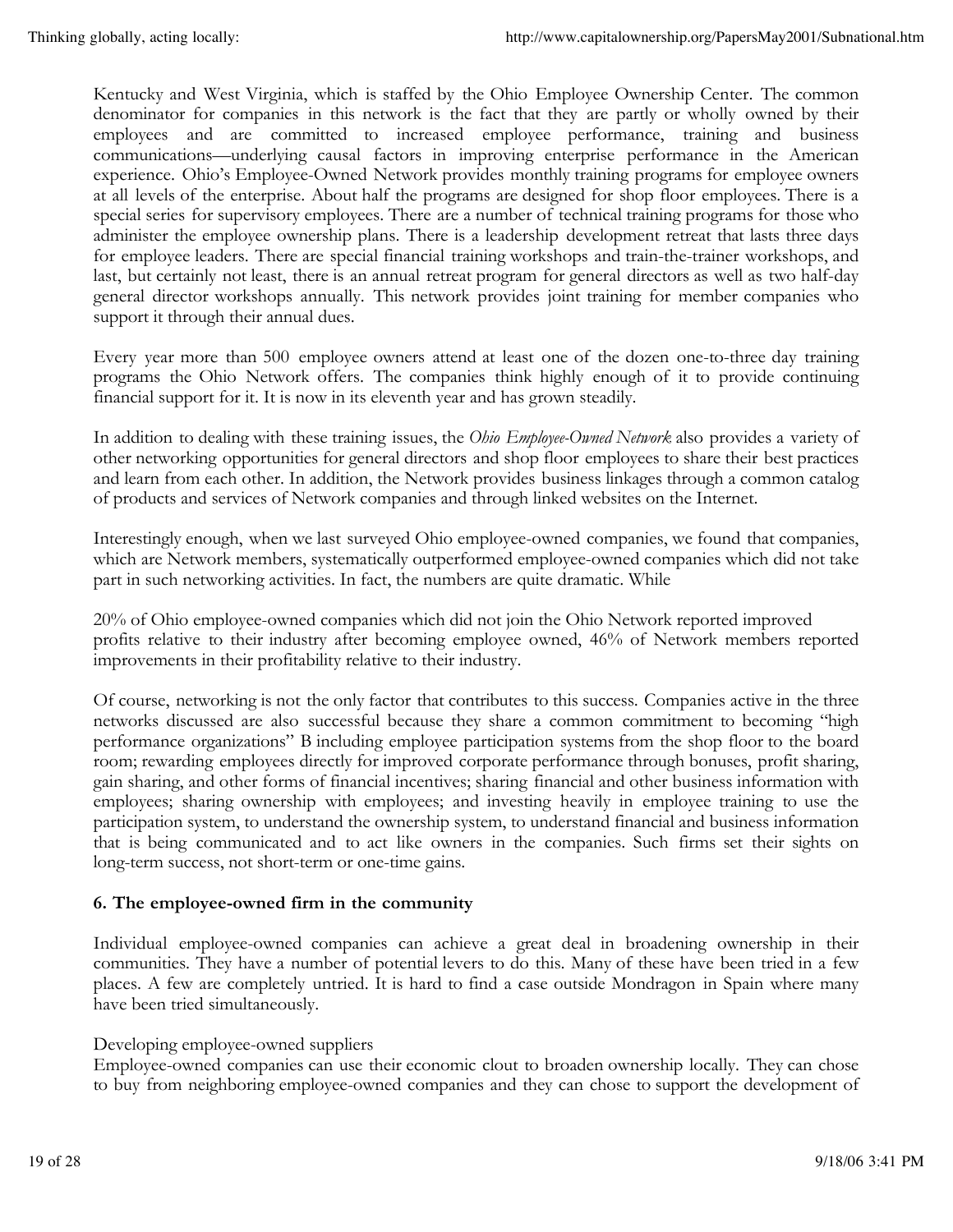additional employee-owned suppliers. The last is particularly viable in the case that the company is the purchaser of services such as janitorial services for the company or child care services for the employees. Much of the low wage sector is based on underpayment of workers, failure to pay benefits, absence of any career opportunities for low skill workers, and, consequently, results in high turnover, poor service, and frequent theft or other regrettable externalities. Thus, creating employee-owned suppliers of services upgrades jobs, creates a sense of ownership, and generally improves the service provision to the existing employee-owned company and to its employees.

#### Establishing employee-ownership incubators

One additional possibility is for well established employee-owned companies with ample management to undertake to manage an incubator for new employee-owned firms. Such firms could provide accounting, purchasing, and management support for recently established employee-owned firms. As these firms became better established, direct support would transition to mentoring.

#### Teaching cooperation

Many existing employee-owned companies work with local schools to provide coop jobs, internships, job training, and apprenticeships. Those school-to-work programs can be expanded through including ownership principals, participation, understanding business basics, and other knowledge and skills that create an interest in and basis for broader ownership in the future.

Mondragon does this by establishing student production cooperatives in its schools.

#### Creating local company networks

Existing employee-owned companies can act jointly to create small, local company networks. These networks can share common facilities, such as training facilities, can jointly purchase supplies, or employee benefits like health and dental insurance. Such company networks can also set up joint child care programs or provide other joint services to their employees. Furthermore, such joint networks can provide employment opportunities for employees of individual companies that are affected by this economic cycle in their industry. Perhaps it is possible to develop joint seniority lists that would permit employees to move among them on occasion.

#### Providing other community services

When employee-owned companies begin to think in community terms, there are a wealth of possible initiatives that can be undertaken to enrich the community while not impoverishing the company. Employee-owned Friesens, one of Canada's largest book publishers, in the Mennonite community of Altona, Manitoba, is a model of what can be done. The company provides a graphics classroom, instructor, and training for the local high school, and runs a two-week summer camp for its employees' 10-12 year old children in which they write, set, layout, and print a book about their families and what their parents do. Company management explain that this is part of their future employee recruitment for a major industrial enterprise in rural Manitoba.

# **Other possible joint steps**

- Establish multi-employer employee-ownership plans for firms which use the hiring hall model for employment, such as construction firms (COG meeting 4/2000)
- Set up a marketing label for products of employee-owned companies (COG meeting 4/2000)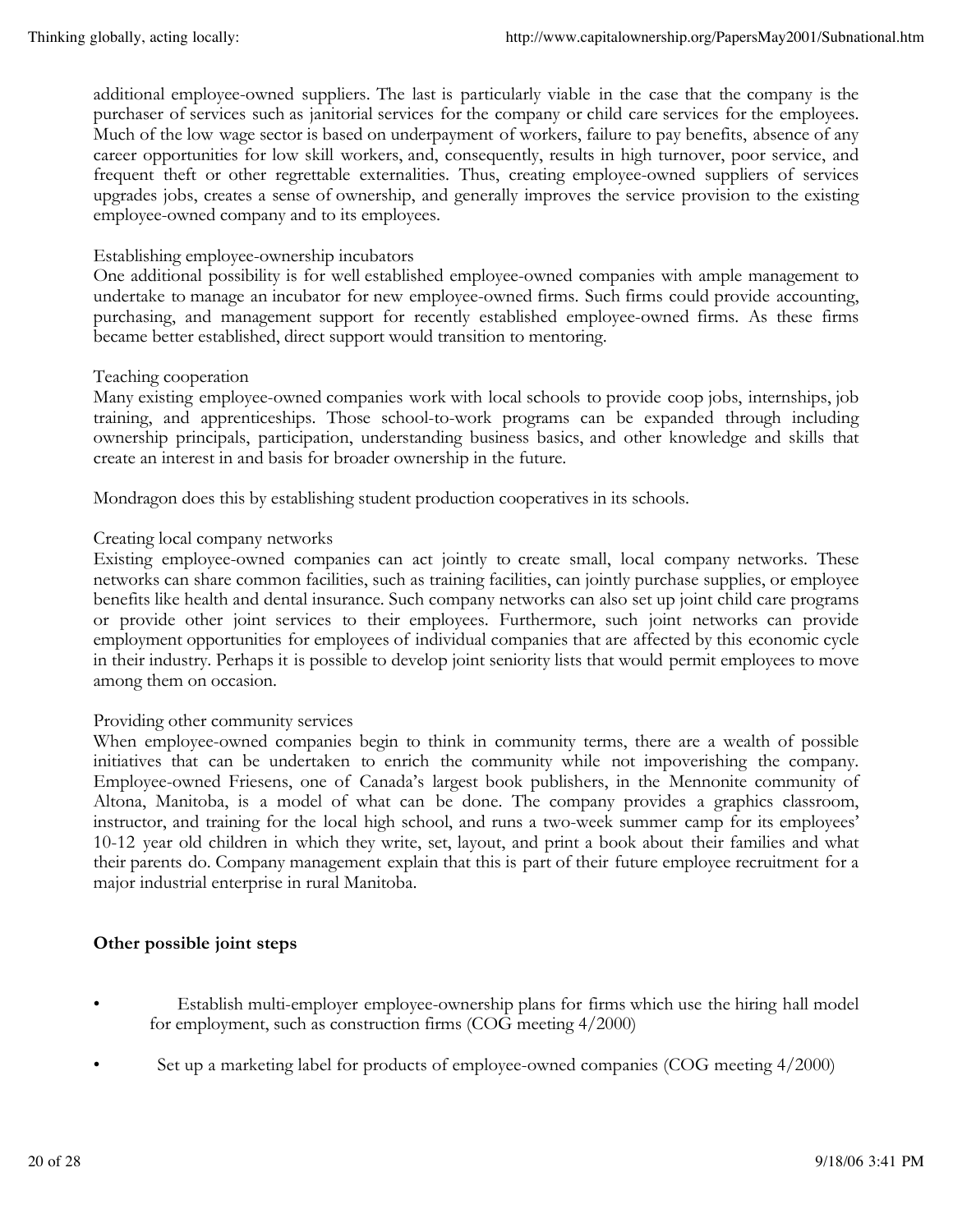• Set up an internet top domain ".esop" like the co-operatives have done with ".coop" for electronic commerce

#### **7. Major issues and concerns**

A major theme in the subnational group's discussion has been whether there is a tendency of employee-owned firms toward conservatism. In particular Per Åhlström (4/5/2000) has raised this concern on the basis of his American observations. Are they resistant to change of products, technology, etc? Michael Harrington shared his concern (4/4/2000).

Opinion in the discussion has been divided. Some fear a tendency toward obsolescent production with a consequent decline in living standards for worker-owners and increasing levels of self-exploitation. Others maintain that employee-owned firms innovate internally in existing locations with existing employees, rather than redeploying capital elsewhere.

Much the same criticism could be leveled against family-owned businesses in the United States.

One of the advantages of the Mondragon and the Crocus models appears to be their creation of institutionalized processes of innovation, encouraging and supporting entrepreneurial endeavors. Mondragon's Empresarial Division for several decades has encouraged innovation (and joint Research and Development has created economies of scale) while also reinforcing more weakly managed cooperatives.

A second major point of disagreement has been whether subnational initiatives divert attention from more important things. Thus Norm Kurland argued "that Federal leadership provides considerably more leverage that token efforts at the state level.... I commend all those trying to persuade state leadership and state initiatives.... And I encourage them to keep up the good work. However, I suggest that some resources and time of solid people .... be invested in a bold national initiative like the Capital Homestead Act and more specifically the Federal Reserve discount window initiatives" (3/28/2000).

A third point of disagreement was about the political advisability of trying to factor some employee ownership element into the discussion of the privatization of Social Security.

# **8. Plausible projects for broadening capital ownership at the subnational level**

As discussed in the previous pages, the COG subnational group discussions have identified a number of plausible projects which can be undertaken by subnational actors—public sector, non-profits, and private sector alike—to broaden employee ownership. This section pulls them all together in a single list.

Actions which can be taken by subnational governmental units

- Policy declarations endorsing employee ownership
- Publicity for employee ownership including workshops, pamphlets, etc.
- Tax credits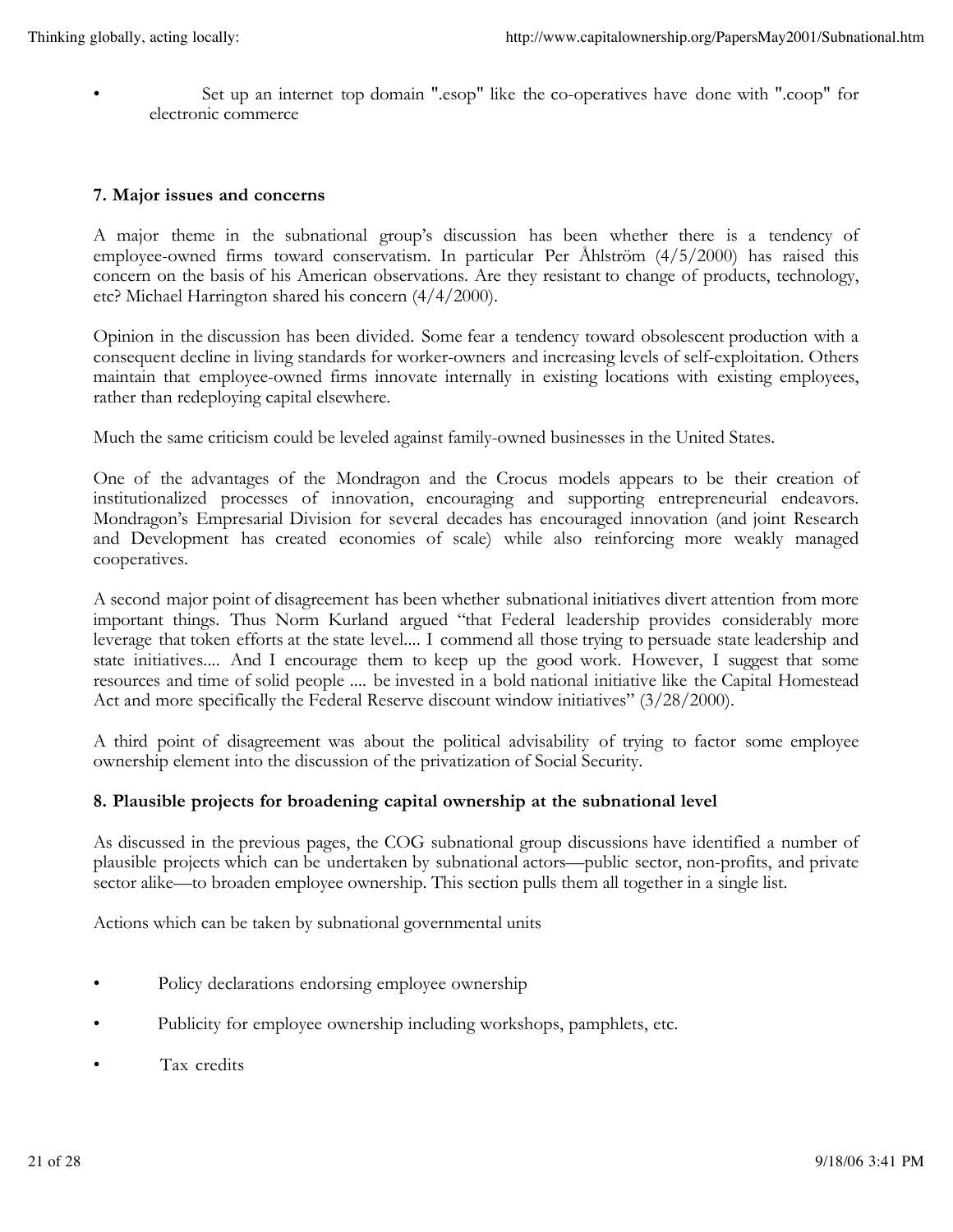- Exemption of Employee Stock Ownership Plans from state securities regulations
- Legal recognition of workers cooperatives
- Loan guarantees
- Earmarked loan funds
- Encouragement of private sector loan funds with a preference for employee ownership
- Interest rate subsidies
- Funding for or the direct provision of technical assistance
- State employee ownership offices or programs
- Use of employee ownership in privatization of state services
- States could provide tax credits to companies for setting up more participatory ESOPs with caps based on a sliding scale varying with the percentage employee-owned
- Unemployment contributions could be cut for employee-owned firms
- Local governments could issue local currencies to finance expanding employee ownership locally
- States can encourage electrical consumer co-ops in electricity deregulation
- Set-asides or contracting preferences for employee-owned companies
- Right of first refusal to employees in privatization
- Distribution of dividends to citizens on state royalties or state enterprises, similar to the Alaska Permanent Fund

Develop employee ownership support organizations

- Establish state or regional public sector employee ownership support organizations
- Support non-profit employee-ownership support organizations
- Use employee ownership as a tool for general economic development organizations
- Develop industrial sector strategies for employee ownership
- Replicate the agricultural extension service for employee-owned companies
- Provide Federal matching funds to public and non-profit sector organizations in this field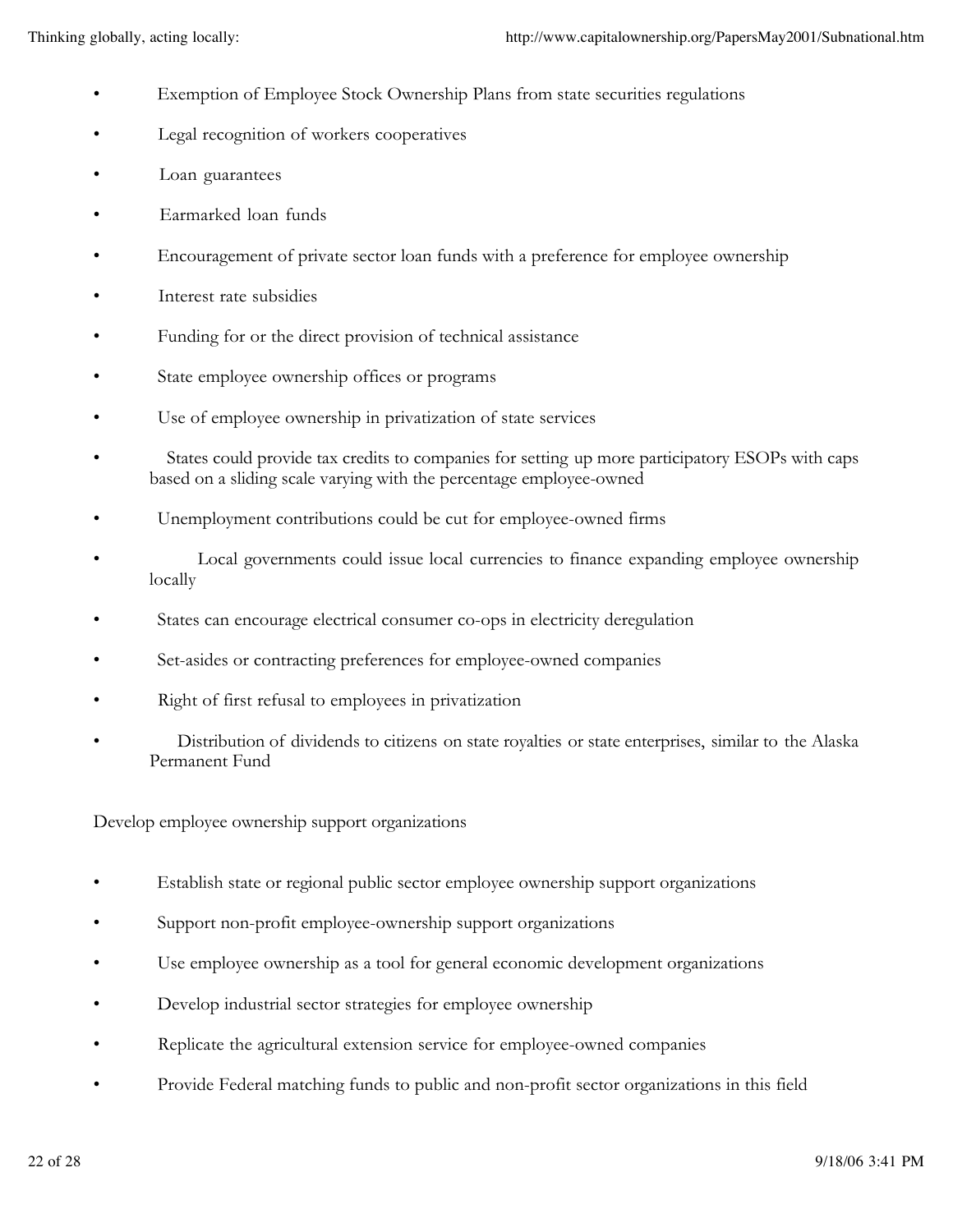- Provide a small marketing budget to encourage the growth of employee ownership
- Include employee ownership as a focus of the Department of Agriculture's Rural Cooperative Development initiative

Activities of other subnational actors

- Community foundations, churches, and educational institutions could receive stock from local companies (charitable contribution at stepped up basis for donor) and create a market by selling to employees
- Municipal or local economic development authorities can establish industrial parks for employee-owned companies and for other high performance companies which provides a joint training facility, a cooperative day-care facility, and a co-op lunch facility.
- Municipal governments can provide preference in purchasing for employee-owned firms as is the case in Northern Italy, aiding the growth of production cooperatives there
- Municipalities can issue local currency to fund broadening employee ownership locally.
- The Catholic hospital system can use institutional strength to replicate New York's Cooperative Home Care Associates, creating better jobs and ownership for home health care aides and improving care for the homebound simultaneously
- Local churches can encourage employee ownership within their spheres of influence through their purchasing and through social justice work within their congregations
- ESOP companies can themselves become cornerstones of local employee ownership efforts by building networks of employee-owned suppliers and incubating new employee-owned companies
- Make sale of religious or public hospitals to for-profit chains contingent on their contracting home health care, janitorial services, and other services to employee-owned firms
- Unions can negotiate "right to buy" and "right of first refusal" into their contracts to provide an option for their members in the event their plants are put up for sale
- Build coalitions at the state or regional level between traditional cooperatives (agricultural, rural electric, mutual insurance companies, credit unions, consumer co-ops, etc.) and the growing employee-owned sector
- Develop hybrid consumer-employee cooperative

Improving financing for employee-owned firms

State loans and loan guarantees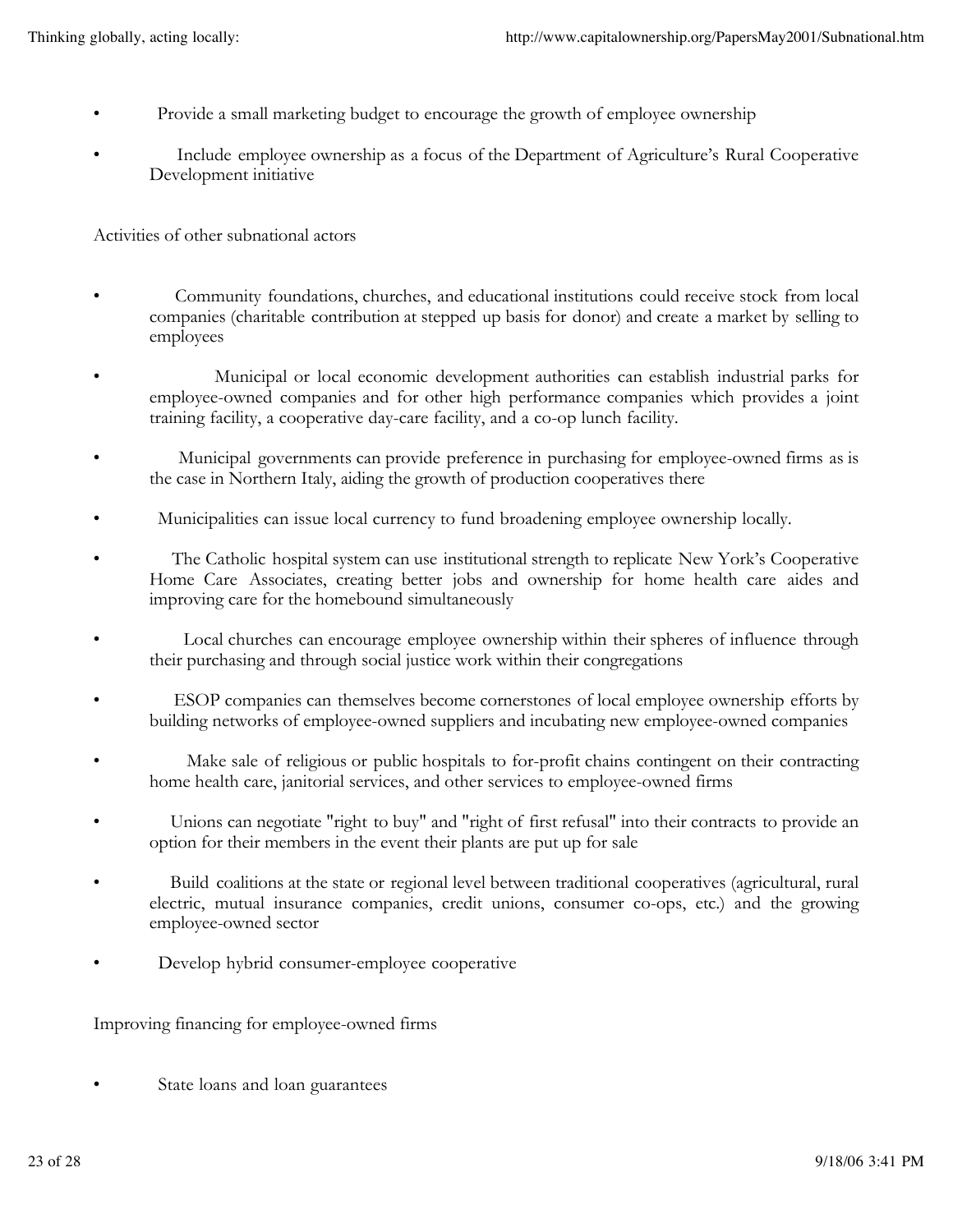- A national banking institution with a preference for employee ownership, like the National Cooperative Bank in the US
- Local and regional revolving loan funds aimed at development of cooperatives; and
- Private sector venture capital funds
- Regional labor-sponsored venture capital funds with special preference for employee ownership, such as the Crocus Fund in the province of Manitoba, Canada, and the proposed Framtid I Norr fund in the north of Sweden

Some of these funds do only debt financing while others provide a source of friendly equity financing as well.

Employee ownership financing programs Special credit facilities can be established for employee-owned companies. These include

- State loan funds specifically earmarked for employee ownership
- State loan guarantee programs
- Below market interest rates or rate subsidies
- Specific authorization to use state loan programs for employee ownership
- State tax credits for employee-ownership venture capital funds (a la Canada)
- Local and regional revolving loan funds aimed at development of cooperatives
- Private venture capital funds with a preference for employee ownership
- Encouraging sale to employees as an exit strategy for conventional venture capital funds
- Establishing an employee ownership bank on a regional basis like the Caja Laboral in Mondragon
- Using credit unions to lend to employee-owned companies, as in Quebec

Building company networks

- Existing employee-owned firms can pool resources and achieve economies of scale at in Mondragon from common research and development, a common financial institution, common educational programs, etc.
	- "Best practices" networks can be sponsored by lenders and equity investors, as in the case of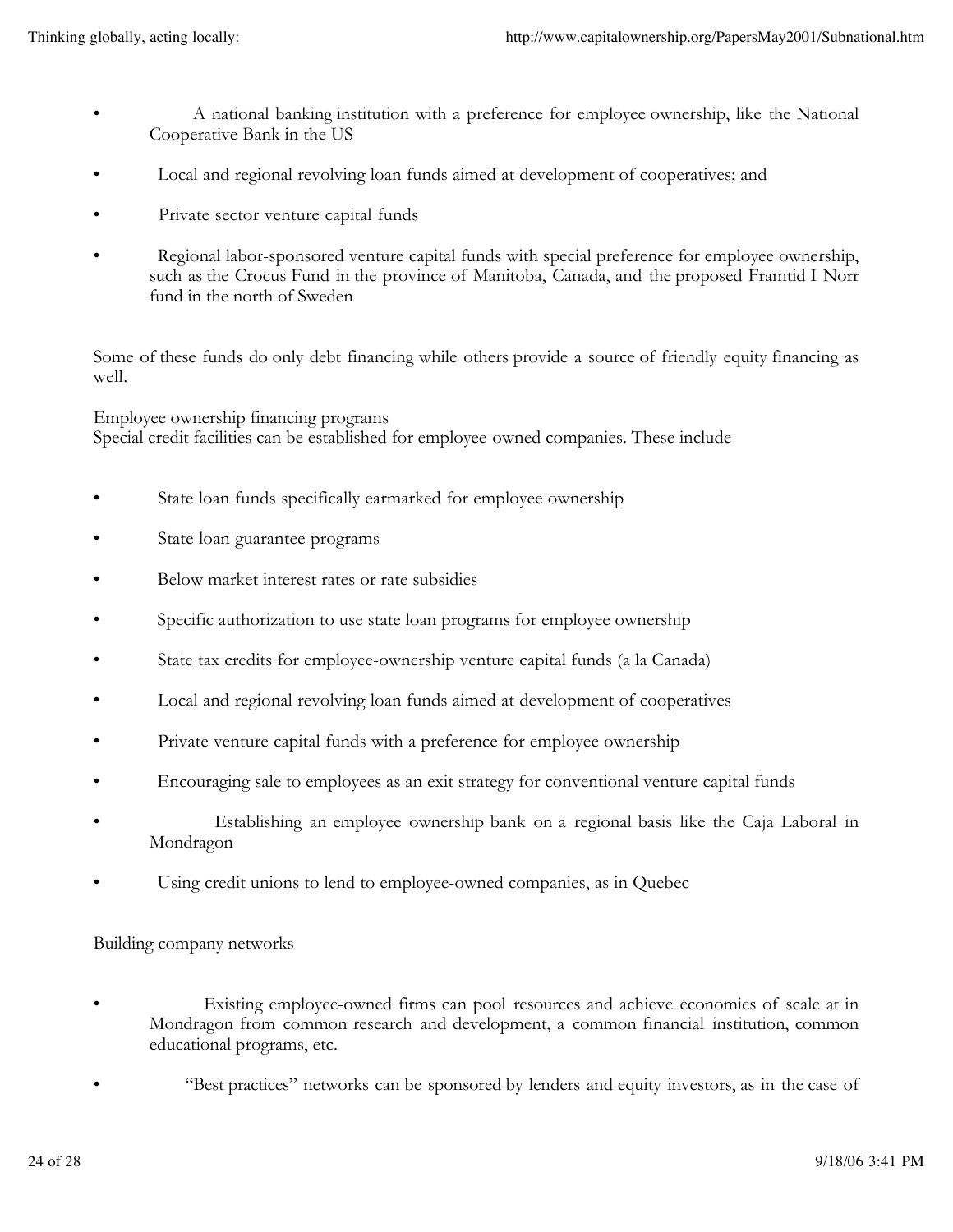# Manitoba's Crocus Fund

• Looser networks, like Ohio's Employee-Owned Network, focused on employee participation and training can have a positive impact on company performance

#### The employee-owned firm in the community

Individual employee-owned companies can achieve a great deal in broadening ownership in their communities. They have a number of potential levers to do this. These include:

- Developing employee-owned suppliers
- Establishing employee-ownership incubators
- Teaching cooperation
- Creating local company networks
- Providing other community services
- Establishing multi-employer employee-ownership plans
- Setting up a marketing label for products of employee-owned companies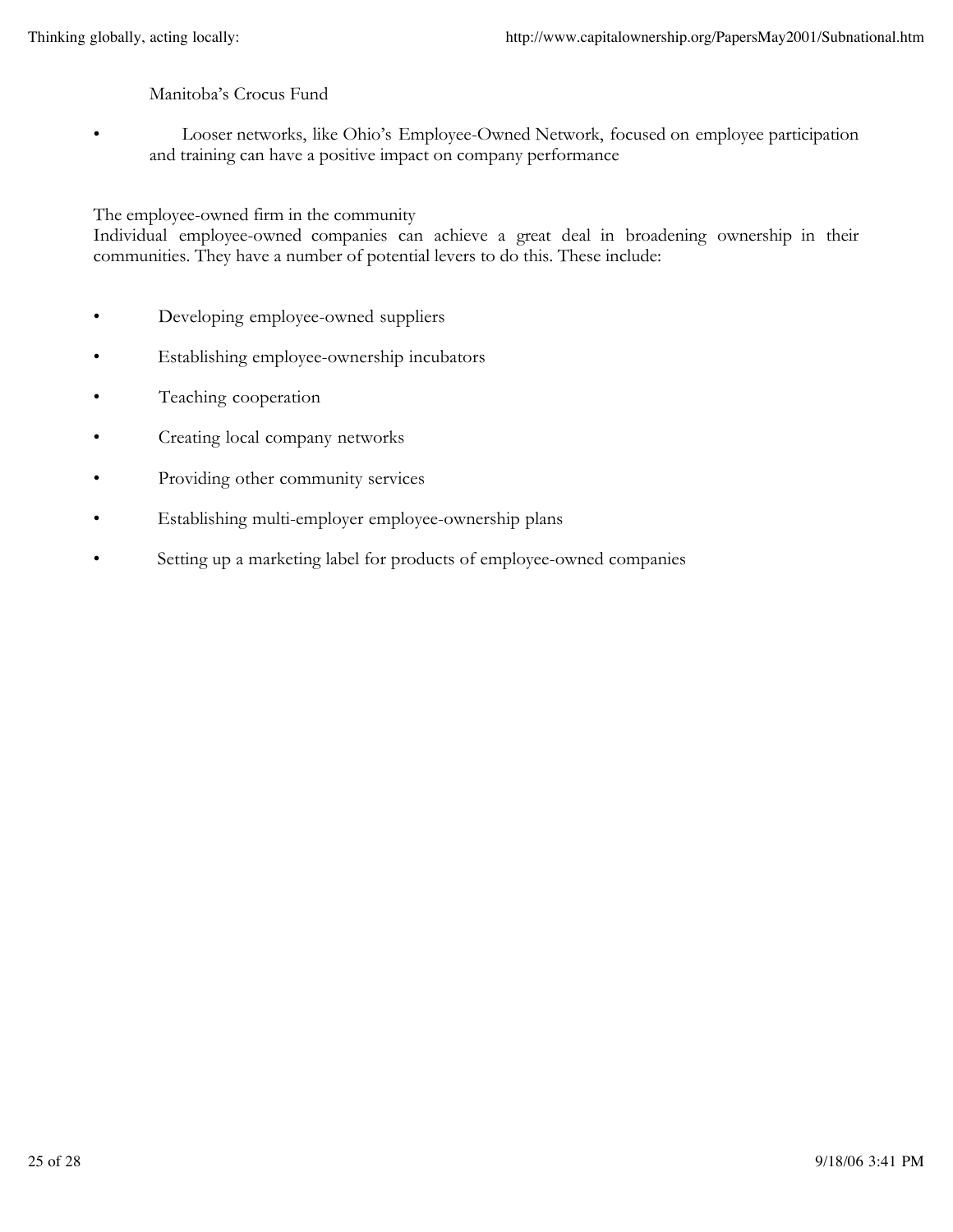Dealing with the widening gap in income and wealth globally clearly requires action at the transnational and national levels. At the same time, we know that most of us live and work in an entirely different world: that of our company, our local community, our church, union local and civic organizations or, occasionally, our state or province. Certainly the most striking conclusion of the COG subnational group discussion is that there is an astonishing amount to broaden ownership that can be done by each of us today where we live and work.

Together, the combination of our small steps can yield large scale change.

<sup>[2]</sup> The subnational level has been the focus of one of the Capital Ownership Group's discussion groups. Its discussion can be found by browsing the eosubnat discussion at http://cog.kent.edu.

<sup>[3]</sup> For comprehensive information on state legislation, see John Logue and John Grummel, "Employees and Ownership: Trends, Characteristics, and Policy Implications of State Employee Ownership Legislation" in the COG library.

[4] This is arguably a real world example of John Roemer's coupon socialism model. See *Market Socialism: The Current Debate* (New York: Oxford University Press, 1993).

[5] National Center for Employee Ownership, "New Data Show State Programs Increase ESOP Activity," Employee Ownership Report 10(5): 9.

[7] The most notable of these is Gorm Winther's study of the impact of employee ownership in both New York and Washington: *Employee Ownership: A Comparative Analysis of Growth Performance* (Aalborg: Aalborg University Press, 1995).

[8] In Ohio alone, there have been studies by Denmark's Erik Maaloe, *The Employee Owner: Organizational*

<sup>[1]</sup> Citation system: To find each individual's contribution, the dates in parentheses refer to the dates of the contribution in the "eosubnat" discussion archive on the Capital Ownership Group webpage (http://cog.kent.edu). Please use the chronological listing (rather than the thread index) to locate the contribution. Items cited in the COG electronic library can also be accessed on the COG website. This paper also draws heavily on the brainstorming at the COG meeting in Chicago on April 14-15, 2000.

<sup>[6]</sup> Jim Keogh, *A Study of Employee Ownership in Washington State* (Washington State Department of Community Development, 1988); Jim Keogh and Peter Kardas, "Employee Ownership and Participation: A Combination That Is Tough to Beat," *Owners at Work* 6(2): 5-7; Peter Kardas, Adria Scharf, and Jim Keogh, "Wealth and Income Consequences of Employee Ownership: A Comparative Study from Washington State," paper presented at Shared Capitalism Conference, Washington, DC, May 22-23, 1998 and in COG Electronic Library; Michigan Center for Employee Ownership and Gainsharing, *A Study of Employee Ownership in Michigan: Highlights of the Study* (Lansing, MI: Governor's Office of Job Training, 1990); John Logue and Cassandra Rogers, *Employee Stock Ownership Plans in Ohio: Impact on Company Performance and Employment* (Kent: OEOC, 1989); and John Logue and Jacquelyn Yates, eds. *The Real World of Employee Ownership* (Ithaca: Cornell UP, forthcoming 2001).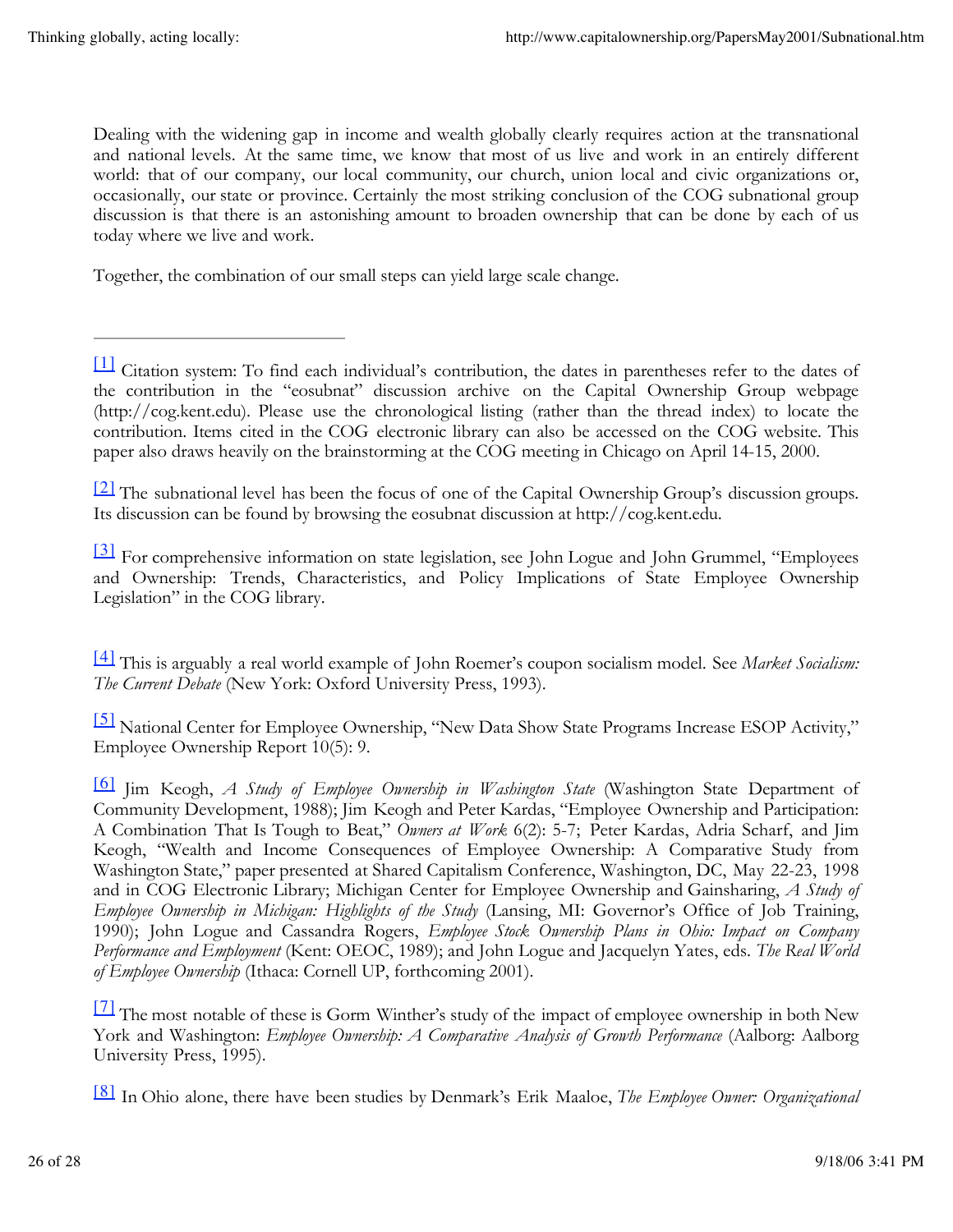*and Individual Change Within Manufacturing Companies as Participation and Sharing Grow and Expand* (Copenhagen: Academic Press, 1998); Sweden's Per Åhlströms *I egna händer: Om löntagarägande I USA & Kanada* (Stockholm: Utbildningsförlaget Brevskolan, 1998); Japan's Richard Evanoff "Employee Ownership in Northeast Ohio,"*Aoyama Kokusai Seikei Ronshu [Aoyama Journal of International Politics, Economics, and Business]* (Japan) #30 (May 1994): 113-135; Britain's Robert Oakeshott, *Jobs and Fairness: The Logic and Experience of Employee Ownership* (Wilby, Norwich: Michael Russell, 2000.)

[9] Owners of closely held businesses who sell stock to employees through an ESOP or a cooperative can defer payment of capital gains taxes on the sale provided they roll the proceeds of the sale over into "qualified replacement securities" (that is, stocks and bonds of domestic firms which produce goods and services). Should the replacement security be sold, capital gains taxes become payable, but if the replacement securities pass into the estate, the tax on the gain disappears.

[10] The rationale and design for the OEOC program are presented in Steve Clifford and John Logue, "Designing a Model Outreach Program for Business Succession in Closely Held Firms," *OEOC Occasional Papers,* 1996:2; Clifford and Alex Teodosio wrote a short manual, *The Owner's Guide to Business Succession Planning* (Kent, OH: OEOC, 1999) which has been used successfully in the program.

[11] National Center for Employee Ownership, "Program Evaluation and Needs Assessment for Northeast Ohio Employee Ownership Center," typescript, November 1990, prepared for the *1991 Employee Ownership Status Report to the Ohio Legislature*, p. 1.

[12] In writing this paper, I am regarding the National Center for Employee Ownership and the ESOP Association to be primarily actors at the national level, although the NCEO does local outreach and the ESOP Association's state chapters are active at the subnational level.

[13] John Logue and Jacquelyn Yates, The Real World of Employee Ownership (forthcoming, Cornell University Press, 2001), chapter 6.

[14] See Luc Labelle, "Development of Cooperatives and Employee Ownership, Quebec Style," *Owners at Work*, v. 12, no. 2 (Winter 2000/2001), pp. 14-17.

[15] For more on these state programs, see John Logue and John Grummel, "Employees and Ownership: Trends, Characteristics, and Policy Implications of State Employee Ownership Legislation," in the COG library.

[16] For discussions of these funds, see *Owners at Work*, 9(1): 15; 9(2): 16-18; 10(1): 10-11; and 11(1): 19.

[17] The Crocus Fund has been the subject of a number of articles in *Owners at Work* (Summer 1995: 14-19, Summer 1996: 11, Summer 1997: 12-15, Summer 1998: 11, and Summer 1999: 17-19. These articles can also be accessed through the library on the Capital Ownership Group web site, http://cog.kent.edu.

[18] For a discussion of the Swedish wage-earner fund debate and the resulting regional funds, see Don Hancock and John Logue, "Sweden: The Quest for Economic Democracy," *Polity*, v. 17(2), pp. 248-270; for Rudolf Meidner's reflections, see "Beyond Wage-Earner Funds," in Don Hancock, John Logue, and Bernt Schiller, eds., *Managing Modern Capitalism* (Westport, CT: Greenwood/Praeger, 1991), pp.291-312.

[19]Åhlström reported on this in *I egna händer: Om löntagarägande I USA & Kanada* (Stockholm: